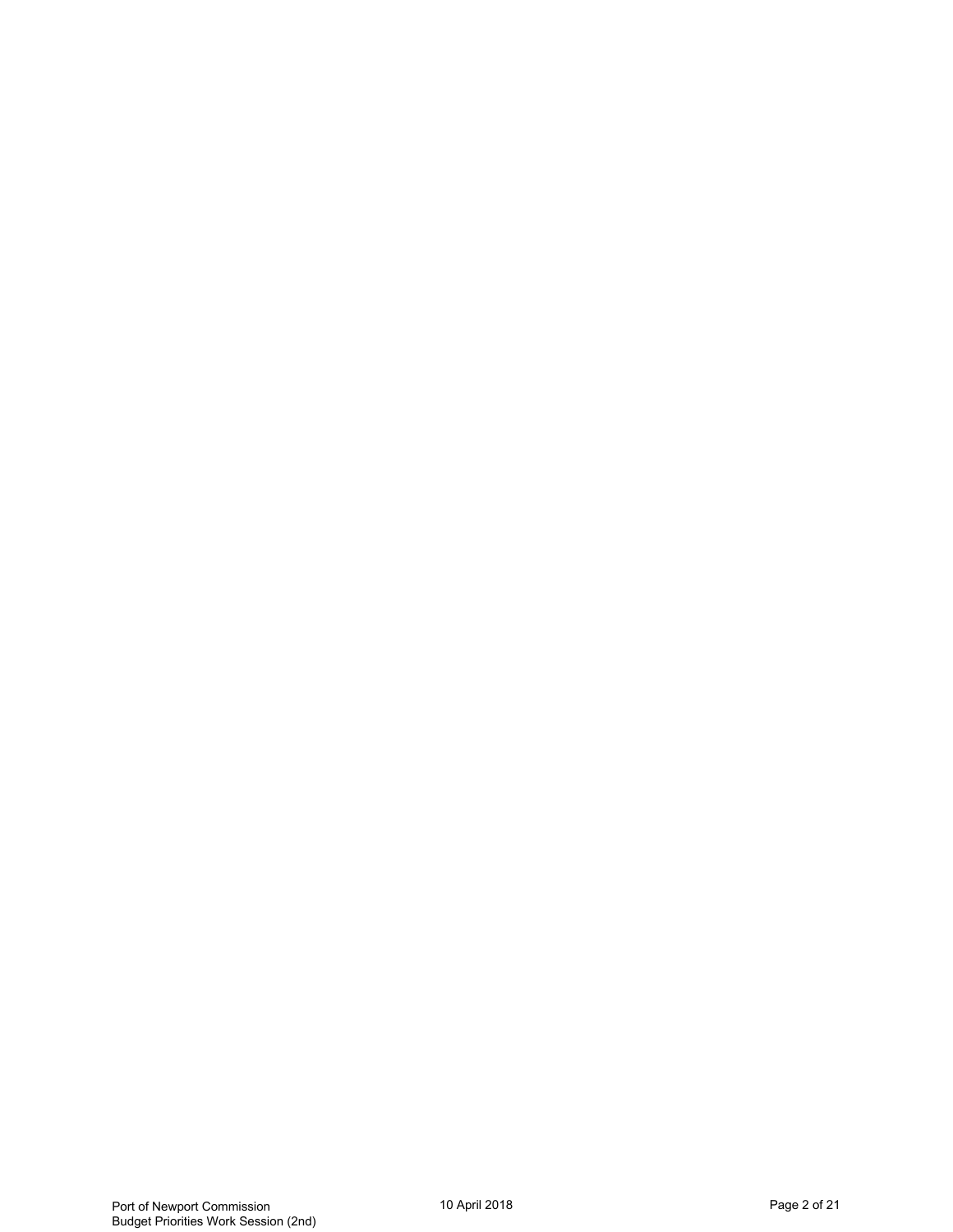# **PORT OF NEWPORT RESOLUTION NO. 2018-xx A RESOLUTION SETTING RATES, FEES AND CHARGES**

**WHEREAS,** ORS 294.160 requires the governing body of a unit of local government to provide an opportunity for interested persons to comment on the enactment of any ordinance or resolution prescribing a new fee or a fee increase; and

**WHEREAS,** Port of Newport Facilities Code Sec. 1.2(f) requires the Commission to set moorage and other appropriate rates, fees and charges by the adoption of a "fee schedule" by resolution; and

**WHEREAS,** the Port Commission last adjusted rates, fees and charges via Resolution 2017-08 on May 23, 2107; and

**WHEREAS,** the Port is a single enterprise similar to a commercial entity; and

**WHEREAS,** the Port Commission intends that user fees should cover the costs of the Port; NOW THEREFORE,

### **THE PORT OF NEWPORT BOARD OF COMMISSIONERS RESOLVES AS FOLLOWS:**

### **SECTION 1. SERVICE RATES.**

Rates apply to all Port of Newport locations unless otherwise noted. Rates become effective July 1, 2018. Port owned equipment shall be operated only by port personnel. Rates are per hour, one hour minimum, in 15 minute increments, unless otherwise noted.

|                                                                        | PREVIOUS NEW |         | % CHG                            |
|------------------------------------------------------------------------|--------------|---------|----------------------------------|
| A. Forklifts. In addition to labor rate.                               |              |         |                                  |
| 1. Small. Toyotas.                                                     |              |         |                                  |
|                                                                        | \$12.00      | \$15.00 | 25.0%                            |
| 2. Large. All at International Terminal (NIT)                          |              |         |                                  |
|                                                                        | \$30.00      | \$35.00 | 16.7%                            |
| B. Hoist Docks. Tie up fee, per hour. Includes use of hoist.           |              |         |                                  |
|                                                                        | \$39.00      | \$50.00 | 28.2%                            |
|                                                                        | \$47.00      | \$55.00 | 17.0%                            |
| C. Hoist Dock Cranes. In addition to hoist dock rate.                  |              |         |                                  |
| 1. Large Capacity. In addition to labor rate.                          |              |         |                                  |
|                                                                        | \$42.00      | \$50.00 | 19.0%                            |
| 2. Launch Sail Boats. Includes recovery, per launch                    | \$45.00      | \$50.00 | 11.1%                            |
| D. Service Docks.                                                      |              |         |                                  |
| 1. Swede's Dock. In addition to moorage.                               |              |         |                                  |
| Per day, per linear foot (double transient rate)                       | \$1.00       | \$1.10  | 10.0%                            |
| E. City Water                                                          |              |         | City's rate $+ 5.0\%$ Admin. Fee |
| F. Fuel Surcharge. NIT only. Per gallon.                               | \$0.033      | \$0.040 | 21.2%                            |
| G. Electricity. Swede's Dock, Dock 1, and NIT. Per day charge. One day |              |         |                                  |
| minimum.                                                               |              |         |                                  |
|                                                                        | \$16.00      | \$18.00 | 12.5%                            |
|                                                                        | \$7.00       | \$10.00 | 42.9%                            |
|                                                                        | \$7.00       | \$10.00 | 42.9%                            |
|                                                                        | \$12.00      | \$13.00 | 8.3%                             |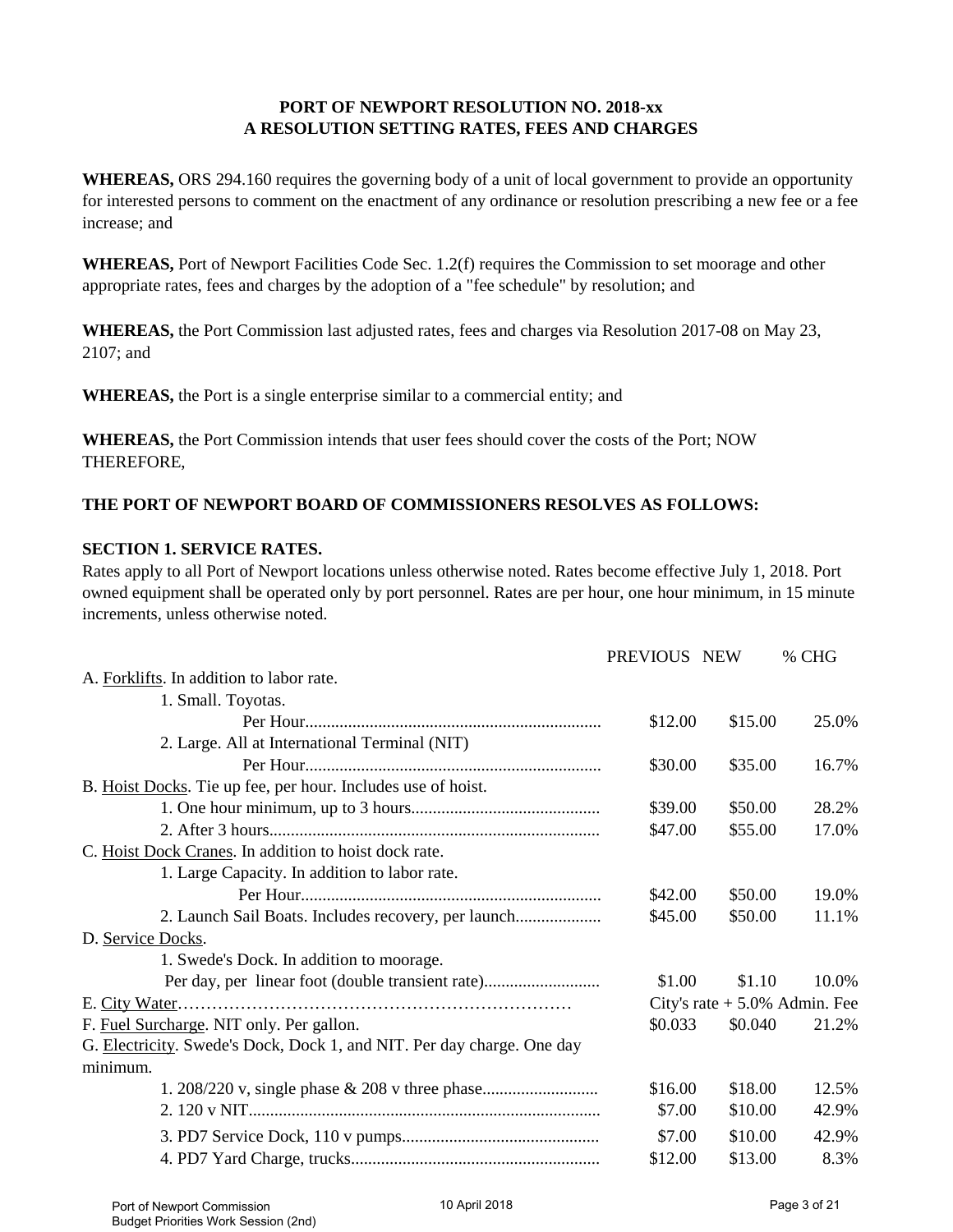|                                                                               | PREVIOUS NEW |                  | % CHG  |
|-------------------------------------------------------------------------------|--------------|------------------|--------|
| H. Hydraulic Crane. In addition to labor rate. 30 ton capacity.               | \$139.00     | \$153.00         | 10.1%  |
| I. Personnel Lift. In addition to labor rate.                                 |              |                  |        |
|                                                                               |              | To be Determined |        |
| J. Pump/Line Service. Includes one Port employee only. Additional staff       |              |                  |        |
| required will be billed at the established hourly labor rate. Per hour        | \$62.00      | \$70.00          | 12.9%  |
| K. Storage.                                                                   |              |                  |        |
| 1. Outside Lot Storage. Any Port of Newport Lot.                              |              |                  |        |
|                                                                               | \$0.23       | \$0.30           | 30.4%  |
|                                                                               | \$23.00      | \$30.00          | 30.4%  |
| 2. South Beach.                                                               |              |                  |        |
|                                                                               | \$2.50       | \$5.00           | 200.0% |
|                                                                               | \$8.00       | \$10.00          | 25.0%  |
| 2. Emergency Storage Fee. Per day billed as guest. For                        |              |                  |        |
| vehicles, boats or trailers prior to being considered unclaimed               |              |                  |        |
| property in possession (ORS 98.245). 1st day free.                            |              |                  |        |
|                                                                               |              | \$30.00          |        |
| Charge for improper use of parking lot. (e.g. boat repair)                    |              |                  |        |
|                                                                               | \$23.00      | \$50.00          | 217.4% |
| L. Gear Work. Boat crew is responsible for clean-up. If Port employees are    |              |                  |        |
| required to clean up area, the boat account will be billed at the established |              |                  |        |
| hourly labor rates.                                                           |              |                  |        |
|                                                                               | \$20.00      | \$25.00          | 25.0%  |
|                                                                               | \$20.00      | \$25.00          | 25.0%  |
|                                                                               | \$20.00      | \$25.00          | 25.0%  |
| M. Work Barge. In addition to labor rate.                                     |              |                  |        |
| 1. Work boat, per hour. Licensed captain extra                                | \$131.00     | \$144.00         | 9.9%   |
|                                                                               | \$25.00      | \$28.00          | 12.0%  |
|                                                                               | \$14.00      | \$15.00          | 7.1%   |
| N. Clean-up. Equipment charges are extra.                                     |              |                  |        |
| 1. Oil Spills, per hour (HAZWOPER trained staff)                              | \$97.00      | \$125.00         | 28.9%  |
| O. Disposal Fees.                                                             |              |                  |        |
|                                                                               | \$0.50       | \$1.00           | 100.0% |
|                                                                               | \$1.00       | \$1.20           | 20.0%  |
| 3. Net Disposal and/or related gear, per pound                                | \$0.18       | \$0.25           | 38.9%  |
|                                                                               | \$0.15       | \$0.20           | 33.3%  |
| P. Port Labor. Includes all staff and fully burdened. Per hour, one hour      |              |                  |        |
| minimum, in 15 minute increments.                                             |              |                  |        |
| 1. Standard                                                                   |              |                  |        |
|                                                                               | \$53.00      | \$70.00          | 32.1%  |
| b. Overtime. Any services required outside the                                |              |                  |        |
| established working hours, unless otherwise                                   |              |                  |        |
|                                                                               | \$79.50      | \$105.00         | 32.1%  |
| c. Emergency Call-out. Any services requiring a                               |              |                  |        |
| port employee not currently on duty to report to                              |              |                  |        |
|                                                                               | \$100.94     | \$130.00         | 28.8%  |
| 2. 30-ton Crane Operation, International Terminal Only                        |              |                  |        |
|                                                                               | \$53.00      | \$75.00          | 41.5%  |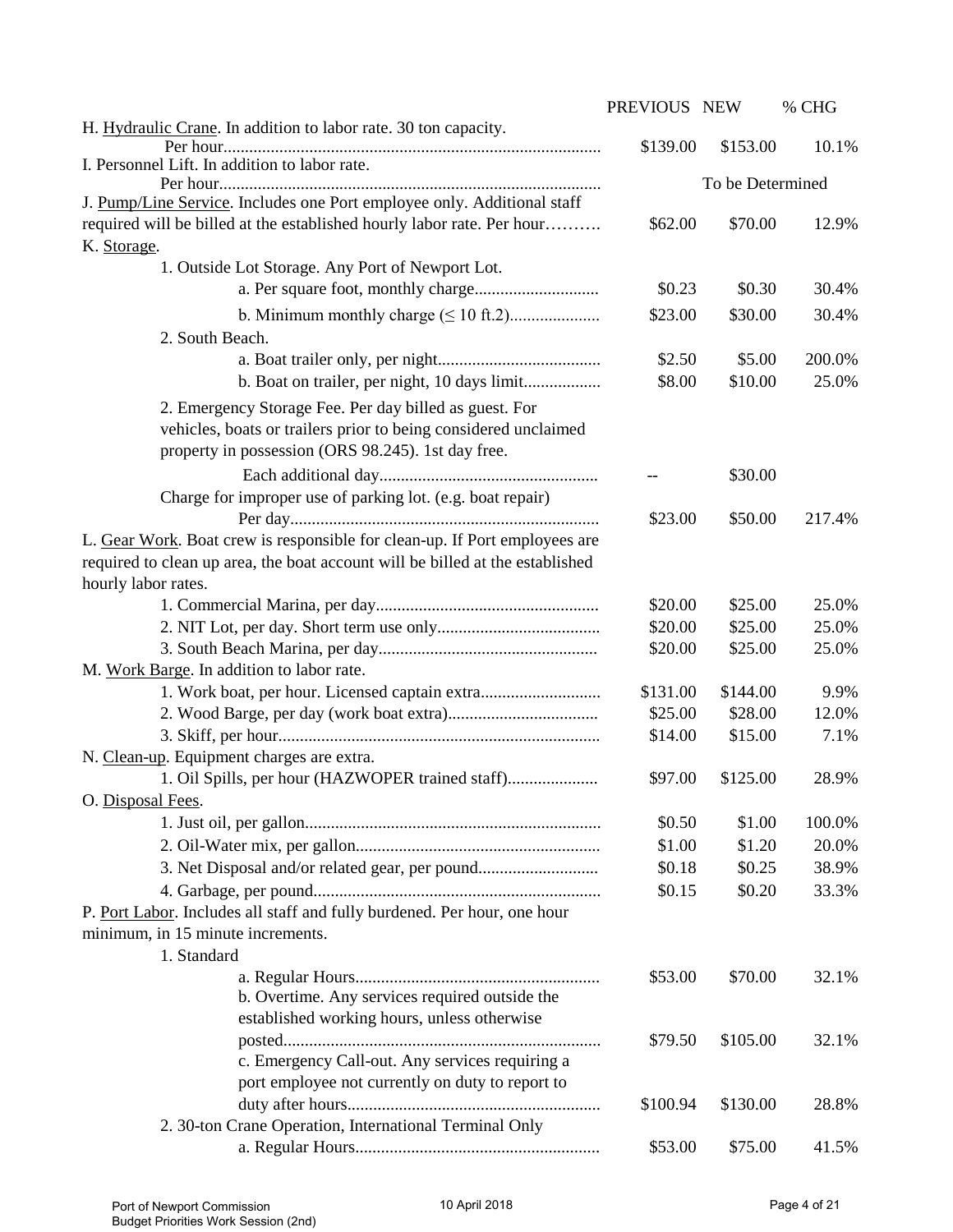|                                                                                | PREVIOUS NEW |          | % CHG |
|--------------------------------------------------------------------------------|--------------|----------|-------|
| b. Overtime. Any services required outside the                                 |              |          |       |
| established working hours, unless otherwise                                    |              |          |       |
|                                                                                | \$79.50      | \$112.50 | 41.5% |
| c. Emergency Call-out. Any services requiring a                                |              |          |       |
| port employee not currently on duty to report to                               |              |          |       |
|                                                                                | \$100.94     | \$142.50 | 41.2% |
| Q. Pallet Charge. Any Port owned pallet leaving yard, each                     | \$6.00       | \$6.60   | 10.0% |
| R. Dredge Spoils. Includes state fees; may be waived for other public          |              |          |       |
| agencies or beneficial uses.                                                   |              |          |       |
|                                                                                | \$2.50       | \$3.00   | 20.0% |
| S. Keys/Cards.                                                                 |              |          |       |
| 1. South Beach Facilities, cards.                                              |              |          |       |
|                                                                                | free         | free     | 0.0%  |
|                                                                                | \$6.00       | \$10.00  | 66.7% |
| 2. Bay Front Facilities, keys.                                                 |              |          |       |
|                                                                                | \$17.00      | \$20.00  | 17.6% |
|                                                                                | \$30.00      | \$35.00  | 16.7% |
|                                                                                |              |          |       |
| <b>SECTION 2. BAY FRONT CHARGES.</b> (Port Docks 1, 3, 5 and 7)                |              |          |       |
|                                                                                |              |          |       |
| A. Moorage. Per linear foot.                                                   |              |          |       |
|                                                                                | \$0.50       | \$0.65   | 30.0% |
|                                                                                | \$9.00       | \$13.00  | 44.4% |
|                                                                                | \$33.00      | \$43.00  | 30.3% |
|                                                                                | \$44.00      | \$65.00  | 47.7% |
| B. Parking Permit. (Will be prorated for existing permit holders.)             |              |          |       |
| 1. Commercial Fishermen only. To be paid in advance.                           |              |          |       |
| a. Semi-Annual                                                                 |              |          |       |
| January $\rightarrow$ June or July $\rightarrow$ December [ $\approx$ \$3/day] |              | \$390.00 | n/a   |
| b. Annual                                                                      |              |          |       |
| January $\rightarrow$ December. Prorated monthly. [ $\approx$ \$2/day].        |              | \$520.00 | n/a   |
| 2. Public Parking. Limited availability, designated areas only.                |              |          |       |
| To be paid in advance.                                                         |              |          |       |
| a. Semi-Annual                                                                 |              |          |       |
| January $\rightarrow$ June or July $\rightarrow$ December [ $\approx$ \$4/day] |              | \$520.00 | n/a   |
| b. Annual                                                                      |              |          |       |
| January $\rightarrow$ December. Prorated monthly. [ $\approx$ \$3/day].        |              | \$780.00 | n/a   |
|                                                                                |              |          |       |

## **SECTION 3. INTERNATIONAL TERMINAL CHARGES.**

International Terminal Tariff No. 1 adopted via Resolution No. 2014-03 on May 22, 2014. All fees authorized via Tariff No. 1 effective July 1, 2014.

- A. Port Security Fee. (§I.13) Per three 8-hour shifts.
- B. Materials & Supplies. (§I.31). Cost plus
- C. Dockage Charges. (§III.31). Rate per day, by length.

| $$1,627.00$ $$1,627.00$ | $0.0\%$ |
|-------------------------|---------|
| \$1,792.00 \$1,792.00   | $0.0\%$ |
| \$1,981.00 \$1,981.00   | $0.0\%$ |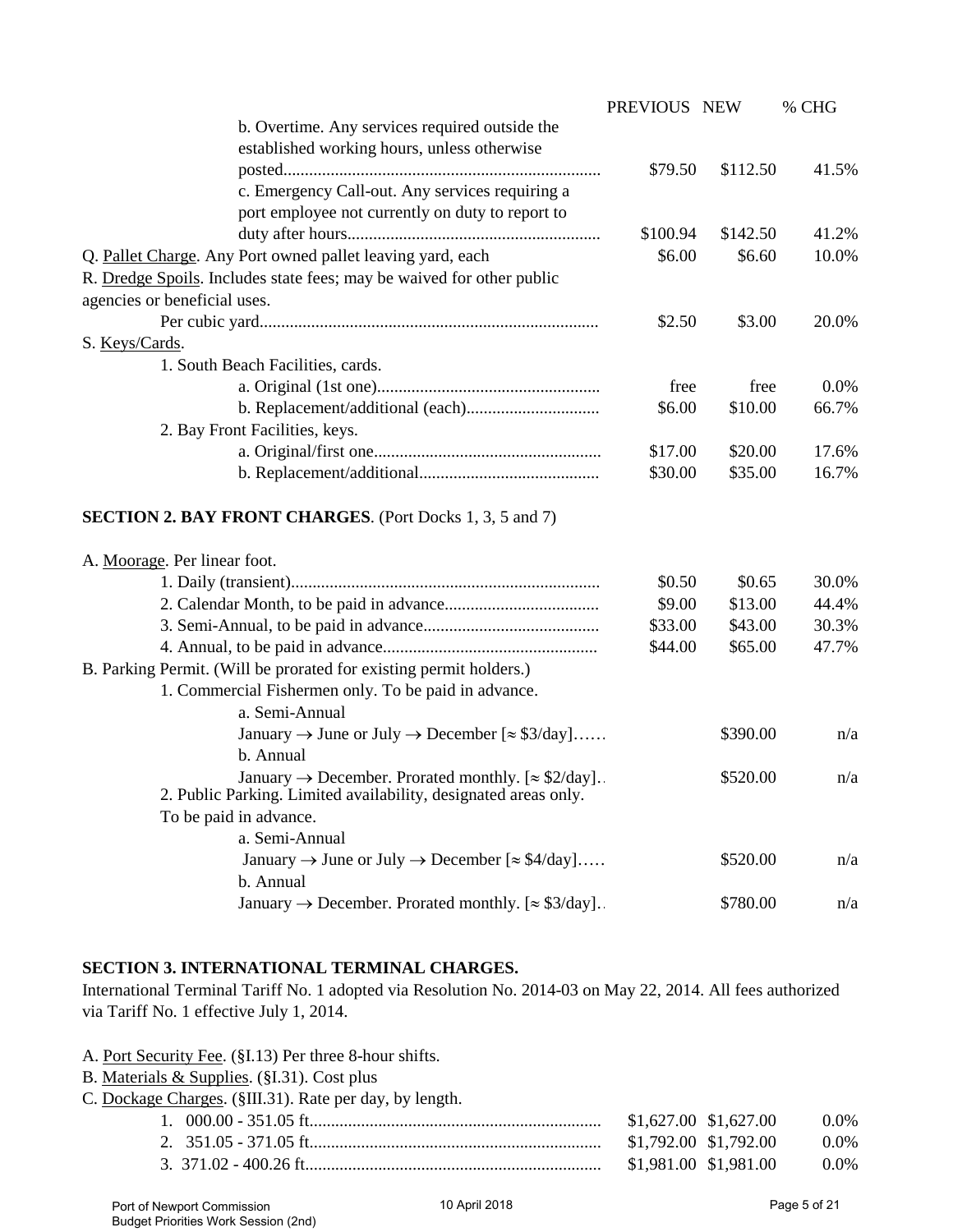|                                                                                    | PREVIOUS NEW |                       | % CHG |
|------------------------------------------------------------------------------------|--------------|-----------------------|-------|
| 4.                                                                                 |              | \$2,203.00 \$2,203.00 | 0.0%  |
| 5.                                                                                 |              | \$2,373.00 \$2,373.00 | 0.0%  |
| 6.                                                                                 |              | \$2,607.00 \$2,607.00 | 0.0%  |
| 7.                                                                                 |              | \$2,960.00 \$2,960.00 | 0.0%  |
| 8.                                                                                 | \$3,527.00   | \$3,527.00            | 0.0%  |
| 9.                                                                                 | \$3,639.00   | \$3,639.00            | 0.0%  |
|                                                                                    | \$3,822.00   | \$3,822.00            | 0.0%  |
|                                                                                    | \$4,373.00   | \$4,373.00            | 0.0%  |
|                                                                                    |              | \$5,092.00 \$5,092.00 | 0.0%  |
|                                                                                    |              | \$5,787.00 \$5,787.00 | 0.0%  |
| 14. Above 650 ft., added on top of above rate, per ft                              | \$8.90       | \$8.90                | 0.0%  |
|                                                                                    | \$0.80       | \$0.80                | 0.0%  |
| D. Service and Facility Charges. (§III.2).                                         |              |                       |       |
| Per 1000 board feet, unless noted.                                                 |              |                       |       |
|                                                                                    | \$7.75       | \$7.75                | 0.0%  |
| 2.                                                                                 | \$6.00       | \$6.00                | 0.0%  |
| 3.                                                                                 | \$5.22       | \$5.22                | 0.0%  |
| 4.                                                                                 | \$4.63       | \$4.63                | 0.0%  |
| Plywood, veneer, corestock & harbord, /1000 kilos<br>5.                            | \$5.87       | \$5.87                | 0.0%  |
| 6.                                                                                 | \$3.49       | \$3.49                | 0.0%  |
| 7.                                                                                 | \$6.83       | \$6.83                | 0.0%  |
| 8.                                                                                 | \$5.69       | \$5.69                | 0.0%  |
| E. Wharfage Assessment. (§III.6).                                                  |              |                       |       |
|                                                                                    | \$10.00      | \$10.00               | 0.0%  |
| F. Wharf Charges. (§III.7)                                                         |              |                       |       |
| Per 1000 board feet, unless noted. In addition to Service & Facility charges.      |              |                       |       |
|                                                                                    | \$9.50       | \$9.50                | 0.0%  |
| 2.                                                                                 | \$6.00       | \$6.00                | 0.0%  |
| 3.                                                                                 | \$4.55       | \$4.55                | 0.0%  |
| 4.                                                                                 | \$4.03       | \$4.03                | 0.0%  |
| 5. Plywood, veneer, corestock & harbord, /1000 kilos                               | \$3.96       | \$3.96                | 0.0%  |
| 6. Pulp, Linerboard, bales or rolls, 2000 kilos                                    | \$2.72       | \$2.72                | 0.0%  |
|                                                                                    | \$5.57       | \$5.57                | 0.0%  |
|                                                                                    | \$4.57       | \$4.57                | 0.0%  |
| G. Cargo Staging Area. (§IV.2). Base rent for 3-acre surge area.                   |              |                       |       |
| 1. Per week, seven days                                                            |              | \$2,000.00 \$2,000.00 | 0.0%  |
| 2. Per day, less than seven days                                                   | \$300.00     | \$300.00              | 0.0%  |
| H. Line Service. ( $\gamma$ .3). Labor will be charged at the rates set out in the |              |                       |       |
| current ILWU/PMA West Coast Contract + 5.0% for overhead. Rate                     |              |                       |       |
| schedule per day.                                                                  |              |                       |       |
|                                                                                    |              |                       | 0.0%  |
|                                                                                    |              |                       | 0.0%  |
|                                                                                    |              |                       | 0.0%  |
|                                                                                    |              |                       | 0.0%  |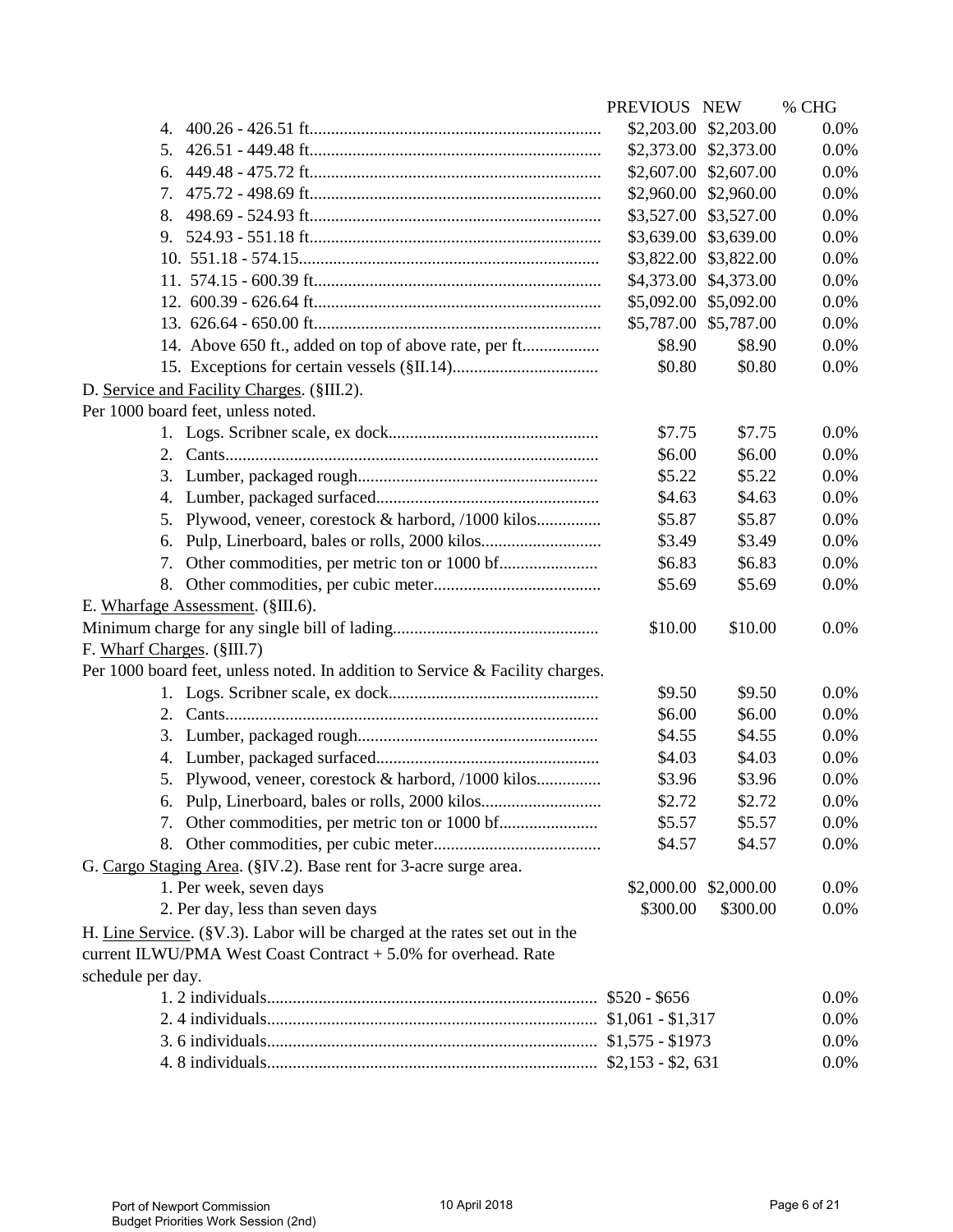### **SECTION 4. SOUTH BEACH CHARGES.** Rates become effective October 1, 2018.

| A. Moorage. Per linear foot. Charge based on boat length or slip length, |          |          |        |
|--------------------------------------------------------------------------|----------|----------|--------|
| whichever is greater. Charge at F-Dock based on boat length.             |          |          |        |
|                                                                          | \$0.70   | \$0.80   | 14.3%  |
|                                                                          | \$4.00   | \$4.50   | 12.5%  |
|                                                                          | \$10.50  | \$15.00  | 42.9%  |
|                                                                          | \$38.00  | \$50.00  | 31.6%  |
|                                                                          | \$60.00  | \$75.00  | 25.0%  |
| 6. Electric Surcharge, per extra plug on dock.                           |          |          |        |
|                                                                          | \$25.00  | \$30.00  | 20.0%  |
|                                                                          | \$100.00 | \$150.00 | 50.0%  |
| 7. Live-aboard, by written agreement only. Monthly rate.                 |          |          |        |
|                                                                          | \$53.00  | \$125.00 | 235.8% |
| B. South Beach Charter Rates.                                            |          |          |        |
|                                                                          | \$35.00  | \$50.00  | 42.9%  |
|                                                                          | \$47.00  | \$75.00  | 59.6%  |
|                                                                          | \$315.00 | \$440.00 | 39.7%  |
| C. Dock Box.                                                             | \$325.00 | \$375.00 | 15.4%  |
|                                                                          | \$56.00  | \$75.00  | 33.9%  |
| E. Service Fee Reimbursement. For electric pedestal amperage overloads.  |          |          |        |
|                                                                          | \$83.00  | \$100.00 | 20.5%  |
|                                                                          | \$1.25   | \$1.50   | 20.0%  |
| G. Launch Fee. Includes use of launch ramp, boat washdown, and fish      |          |          |        |
| cleaning stations.                                                       |          |          |        |
|                                                                          | \$6.00   | \$10.00  | 66.7%  |
| 2. Annual                                                                |          |          |        |
|                                                                          | \$60.00  | \$80.00  | 33.3%  |
|                                                                          | \$50.00  | \$60.00  | 20.0%  |
|                                                                          | \$85.00  | \$120.00 | 41.2%  |
|                                                                          | \$75.00  | \$100.00 | 33.3%  |

**SECTION 5. RECREATIONAL VEHICLE PARK FEES.** Effective 1 October 2018. Applicable State and Municipal Lodging Tax will be an additional charge. Reservations may be made for the 2018 calendar year through 31 December 2018. Reservations for the Seafood and Wine Festival, 2-night minimum, open for online reservations only starting at 6:00 am on 7 January 2019. Any cancellations of a Seafood & Wine reservation will be charged for a 2-night stay.

A. High Traffic Surcharge. Per night (2-night minimum). Added to all RV Park stays in the Marina RV Park, RV Park Annex, and Dry Camping.

|                                                    | \$20.00 | \$25.00   | 25.0%     |
|----------------------------------------------------|---------|-----------|-----------|
| 2. Seafood & Wine Festival, Marina RV Park & Annex | \$50.00 | - \$50.00 | $0.0\%$   |
|                                                    | \$50.00 | \$30.00   | $-40.0\%$ |
|                                                    | varies  | varies    |           |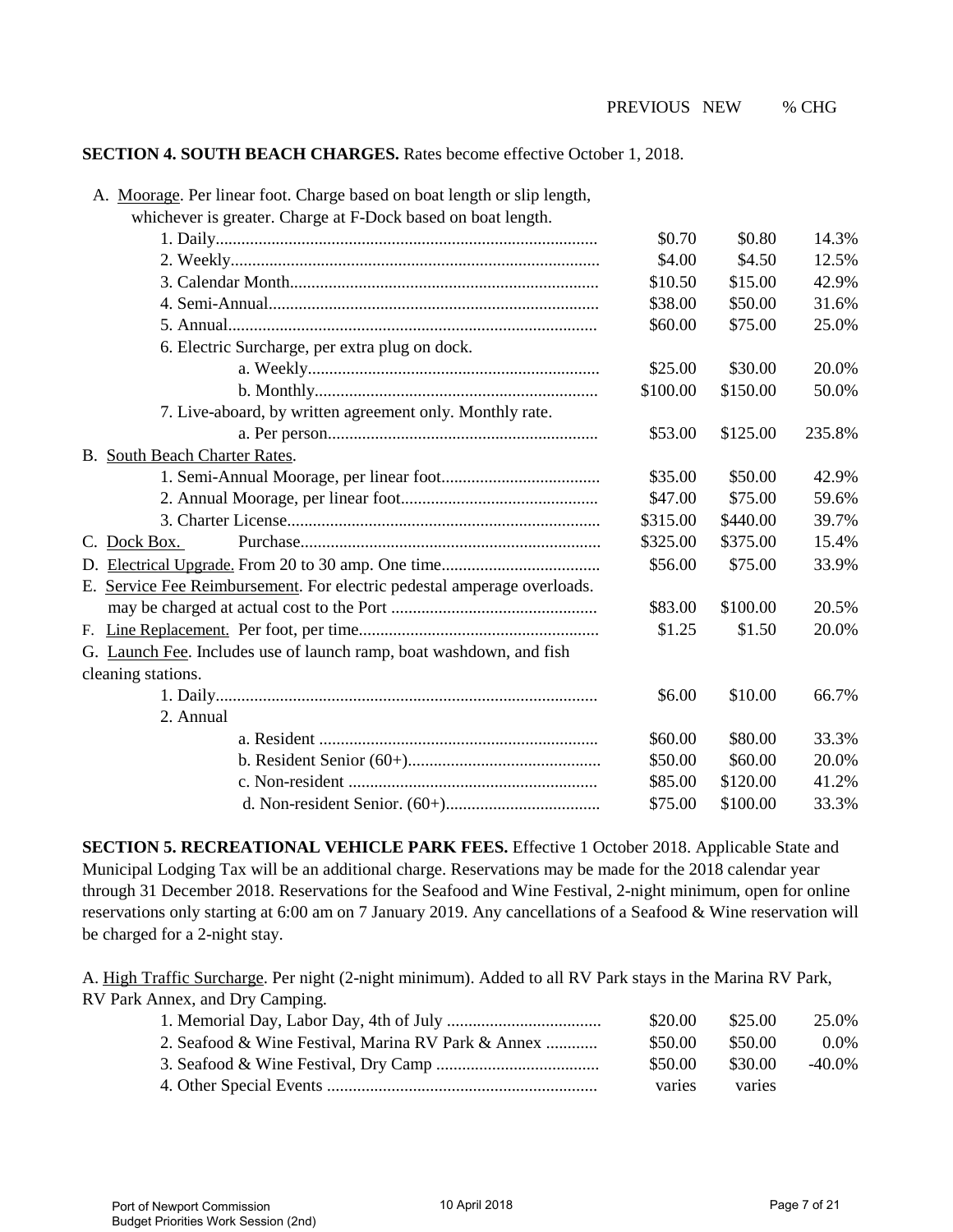|                                                                                                              | PREVIOUS NEW |                    | % CHG |
|--------------------------------------------------------------------------------------------------------------|--------------|--------------------|-------|
| B. Peak Season (Summer). 1 May - 31 October. Base rate before taxes.                                         |              |                    |       |
| 1. All Marina Park Sites                                                                                     |              |                    |       |
| a. Daily                                                                                                     |              |                    |       |
|                                                                                                              | \$42.00      | \$46.00            | 9.5%  |
|                                                                                                              | \$37.80      | \$41.40            | 9.5%  |
|                                                                                                              | \$264.00     | \$290.00           | 9.8%  |
|                                                                                                              | \$823.00     | \$905.00           | 10.0% |
| 2. The Annex Sites                                                                                           |              |                    |       |
|                                                                                                              | \$33.00      | \$36.00            | 9.1%  |
|                                                                                                              | \$198.00     | \$218.00           | 10.1% |
|                                                                                                              | \$651.00     | \$716.00           | 10.0% |
|                                                                                                              | \$22.00      | \$24.00            | 9.1%  |
| C. Off Season (Winter). 1 November - 30 April.                                                               |              |                    |       |
| 1. All Marina Park Sites                                                                                     |              |                    |       |
| a. Daily                                                                                                     |              |                    |       |
|                                                                                                              | \$38.00      | \$42.00            | 10.5% |
|                                                                                                              | \$34.20      | \$37.80            | 10.5% |
|                                                                                                              | \$224.00     | \$246.00           | 9.8%  |
|                                                                                                              | \$706.00     | \$777.00           | 10.1% |
| 2. The Annex Sites                                                                                           |              |                    |       |
|                                                                                                              | \$33.00      | \$36.00            | 9.1%  |
|                                                                                                              | \$198.00     | \$218.00           | 10.1% |
|                                                                                                              | \$651.00     | \$716.00           | 10.0% |
|                                                                                                              | \$22.00      | \$24.00            | 9.1%  |
| D. South Beach Meeting Room. Must be pre-arranged and authorized.                                            |              |                    |       |
| Keys must be obtained and returned. Certain waivers by management.                                           |              |                    |       |
|                                                                                                              | \$30.00      | \$40.00            | 33.3% |
|                                                                                                              | \$80.00      | \$100.00           | 25.0% |
| E. Pet Fee. Charged additionally.                                                                            |              |                    |       |
|                                                                                                              | \$3.00       | \$4.00             | 33.3% |
|                                                                                                              | \$11.00      | \$12.00            | 9.1%  |
|                                                                                                              | \$11.00      | \$12.00            | 9.1%  |
| F. Individual Fee. First two people free; each additional person charged.                                    |              |                    |       |
|                                                                                                              | \$3.00       | \$5.00             | 66.7% |
|                                                                                                              | \$11.00      | \$20.00            | 81.8% |
|                                                                                                              | \$32.00      | \$50.00            | 56.3% |
| G. Vehicle Fee. Any combination of three axle pieces or equipment (e.g.                                      |              |                    |       |
|                                                                                                              | \$7.00       | \$10.00            | 42.9% |
|                                                                                                              | \$15.00      | \$20.00            | 33.3% |
|                                                                                                              | \$35.00      | \$50.00            | 42.9% |
| H. Reservation Deposit. Payable at booking. Deposit will be applied to                                       |              |                    |       |
| actual stay, subject to cancellation fee if applicable.                                                      |              |                    |       |
|                                                                                                              |              | First night's rate |       |
|                                                                                                              |              | First month's rate |       |
| I. Cancellation Fee.                                                                                         |              |                    |       |
| 1. Daily or weekly reservation, except holiday or special event.<br>a. 72 hours or more before check-in date |              |                    |       |
|                                                                                                              | \$11.00      | \$15.00            | 36.4% |
| b. Less than 72 hours before check-in date                                                                   |              | First night's rate |       |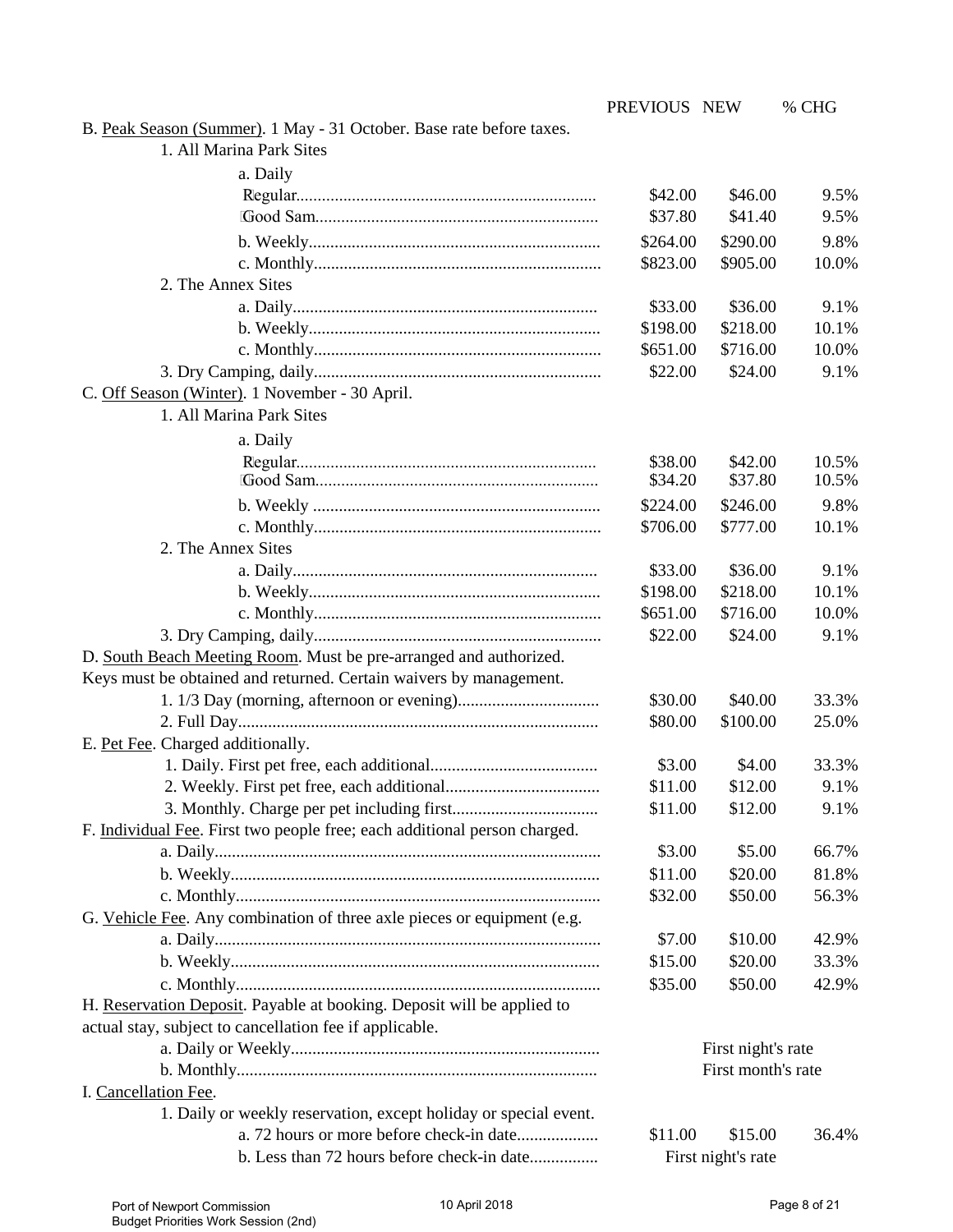|                                                                         | PREVIOUS NEW |                    | % CHG   |
|-------------------------------------------------------------------------|--------------|--------------------|---------|
| 2. Daily or weekly reservation, holiday or special event other          |              |                    |         |
|                                                                         | \$11.00      | \$15.00            | 36.4%   |
|                                                                         |              | First night's rate |         |
| 3. Monthly reservation.                                                 |              |                    |         |
|                                                                         | \$50.00      | \$55.00            | 10.0%   |
| b. Less than 30 days before check-in, or early                          | \$100.00     | \$110.00           | 10.0%   |
|                                                                         |              |                    |         |
| 4. Seafood & Wine Festival. All cancellations are charged for           |              |                    |         |
| a 2-nights' rate, no grace period.                                      |              | Two nights' rate   |         |
| J. RV Storage Fee. To be paid in advance. RV must be in good condition. |              |                    |         |
| Per linear foot. (min. 20 ft.)                                          |              |                    |         |
|                                                                         |              | \$3.00             | n/a     |
|                                                                         |              | \$2.50             | n/a     |
|                                                                         | \$2.00       | \$2.00             | $0.0\%$ |
| L. Showers                                                              |              |                    |         |
|                                                                         | free         | free               | $0.0\%$ |
|                                                                         | \$1.50       | \$1.50             | $0.0\%$ |
|                                                                         |              |                    |         |

**SECTION 6. CIVIL PENALTIES.** Penalties found in PONFC (§7.4(a)). Paid in full. Effective July 1, 2018.

| A. Class A Violation  |          |                       |       |
|-----------------------|----------|-----------------------|-------|
|                       | \$300.00 | \$330.00              | 10.0% |
|                       | \$600.00 | \$660.00              | 10.0% |
|                       |          | \$1,000.00 \$1,100.00 | 10.0% |
| B. Class B Violation. |          |                       |       |
|                       | \$150.00 | \$165.00              | 10.0% |
|                       | \$300.00 | \$330.00              | 10.0% |
|                       | \$500.00 | \$550.00              | 10.0% |
| C. Class C Violation. |          |                       |       |
|                       | \$30.00  | \$33.00               | 10.0% |
|                       | \$60.00  | \$66.00               | 10.0% |
|                       | \$100.00 | \$110.00              | 10.0% |
| D. Class D Violation. |          |                       |       |
|                       | \$15.00  | \$17.00               | 13.3% |
|                       | \$30.00  | \$33.00               | 10.0% |
|                       | \$50.00  | \$55.00               | 10.0% |
| E. Parking Violation. |          |                       |       |
|                       | \$40.00  | \$44.00               | 10.0% |
|                       | \$85.00  | \$94.00               | 10.6% |
|                       | \$125.00 | \$138.00              | 10.4% |
| F. Dumping Violation. |          |                       |       |
|                       | \$500.00 | \$550.00              | 10.0% |
|                       |          |                       |       |

**SECTION 7. ADMINISTRATIVE FEES**. Staff may require payment or deposit in advance of service (ORS) 192.440(4)(a)). Effective 1 July 2018.

| A. Public Records Request Fee Schedule. |        |        |       |
|-----------------------------------------|--------|--------|-------|
|                                         | \$0.25 | \$0.30 | 20.0% |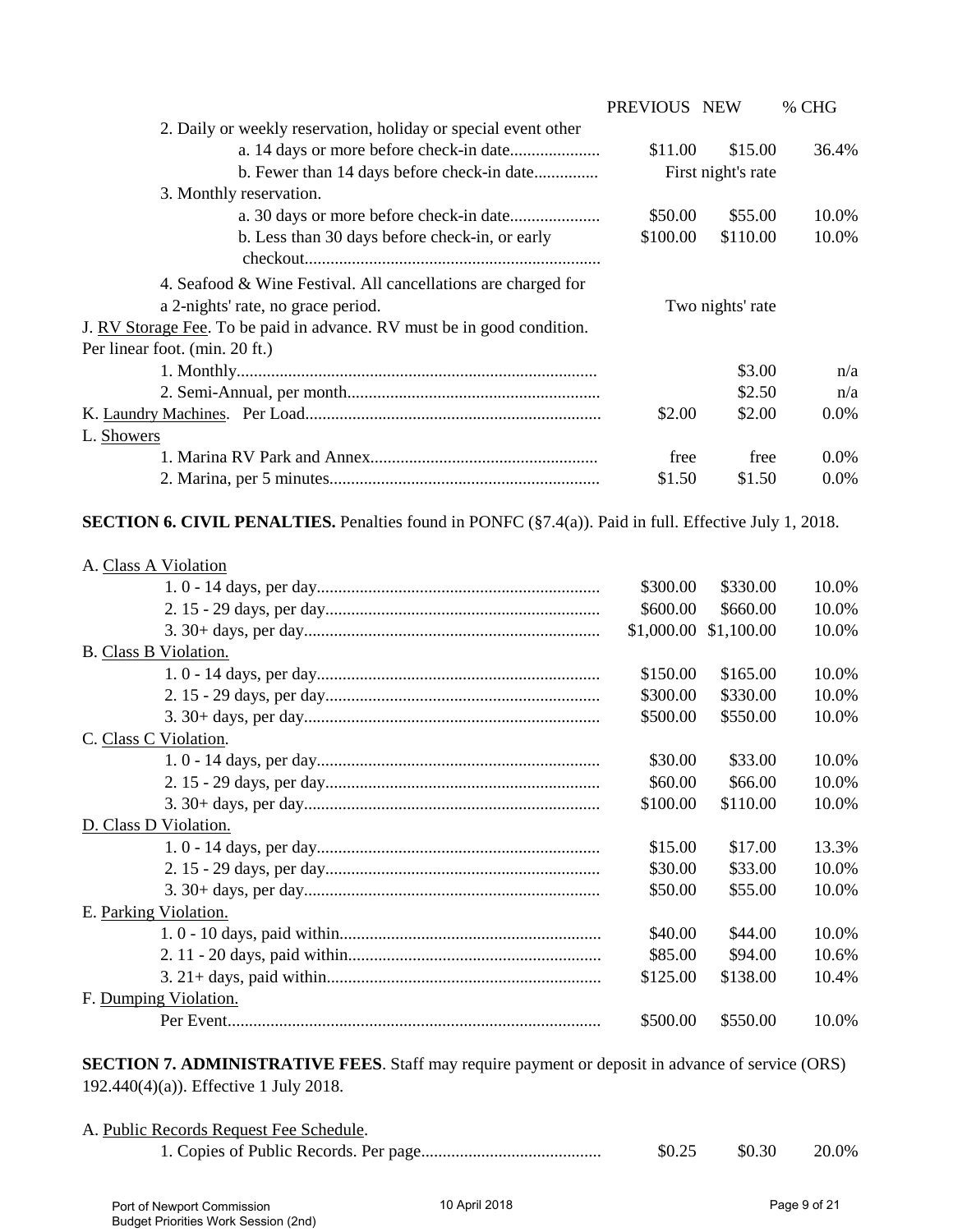|                                                                          | PREVIOUS NEW |              | % CHG                          |
|--------------------------------------------------------------------------|--------------|--------------|--------------------------------|
| 2. Copies of By-laws, Codes, Plans, bound documents,                     |              |              |                                |
|                                                                          | \$20.00      | \$22.00      | 10.0%                          |
|                                                                          | \$20.00      | \$22.00      | 10.0%                          |
|                                                                          | \$10.00      | \$12.00      | 20.0%                          |
| C. Faxes/Emailing/Copies. Per page.                                      |              |              |                                |
|                                                                          | \$1.00       | \$1.10       | 10.0%                          |
|                                                                          | \$1.50       | \$2.00       | 33.3%                          |
|                                                                          | \$1.00       | \$2.00       | 200.0%                         |
|                                                                          | \$0.25       | \$0.30       | 20.0%                          |
|                                                                          | \$2.00       | \$2.50       | 25.0%                          |
| E. Lamination.                                                           | \$2.00       | \$2.50       | 25.0%                          |
| F. Notice Posting.                                                       | \$65.00      | \$75.00      | 15.4%                          |
| G. Failure to Register. For research related to unregistered boats       | \$33.00      | \$40.00      | 21.2%                          |
| H. International Terminal Meeting Room. Must be pre-arranged and         |              |              |                                |
| authorized.                                                              |              |              |                                |
|                                                                          | \$30.00      | \$40.00      | 33.3%                          |
|                                                                          | \$60.00      | \$100.00     | 66.7%                          |
| I. Returned Check Fee.                                                   | \$50.00      | \$50.00      | 0.0%                           |
| J. Per Annum Interest Rate.                                              | 18.0%        | 20.0%        | 11.1%                          |
| K. POV Mileage.                                                          |              | current rate |                                |
| L. Travel Reimbursement. IRS per diem rates.                             |              |              |                                |
| $(http://www.gsa.gov/portal/category/104711)$                            |              |              |                                |
| M. Impound Seizure Fee.                                                  |              | current rate |                                |
|                                                                          | \$750.00     | \$850.00     | 13.3%                          |
|                                                                          | \$100.00     | \$125.00     | 25.0%                          |
|                                                                          |              |              | Actual $Cost + 5\%$ Admin. Fee |
| N. Process Fees.                                                         |              |              |                                |
| Any additional fees incurred by the Port as part of an eviction process  |              | current rate |                                |
|                                                                          | \$50.00      | \$75.00      | 50.0%                          |
|                                                                          | \$200.00     | \$250.00     | 25.0%                          |
|                                                                          | \$165.00     | \$200.00     | 21.2%                          |
|                                                                          | \$140.00     | \$160.00     | 14.3%                          |
|                                                                          |              |              |                                |
| O. Special Use Permit Fee. GM has authority to adjust or waive usage fee |              |              |                                |
| based upon non-profit status and other criteria. Additional insurance    |              |              |                                |
| requirements may apply at management's discretion.                       |              |              |                                |
| 1. Application Fee                                                       |              |              |                                |
| 2. Usage Fee. Number of Participants, Attendees, Contestants,            |              |              |                                |
| Volunteers at event.                                                     |              |              |                                |
|                                                                          | \$400.00     | \$440.00     | 10.0%                          |
|                                                                          | \$650.00     | \$715.00     | 10.0%                          |
|                                                                          | \$900.00     | \$990.00     | 10.0%                          |
|                                                                          | \$1,400.00   | \$1,540.00   | 10.0%                          |
|                                                                          | \$1,900.00   | \$2,090.00   | 10.0%                          |
|                                                                          | \$2,400.00   | \$2,640.00   | 10.0%                          |
|                                                                          | \$5,000.00   | \$5,500.00   | 10.0%                          |
|                                                                          | \$40.00      | \$50.00      | 25.0%                          |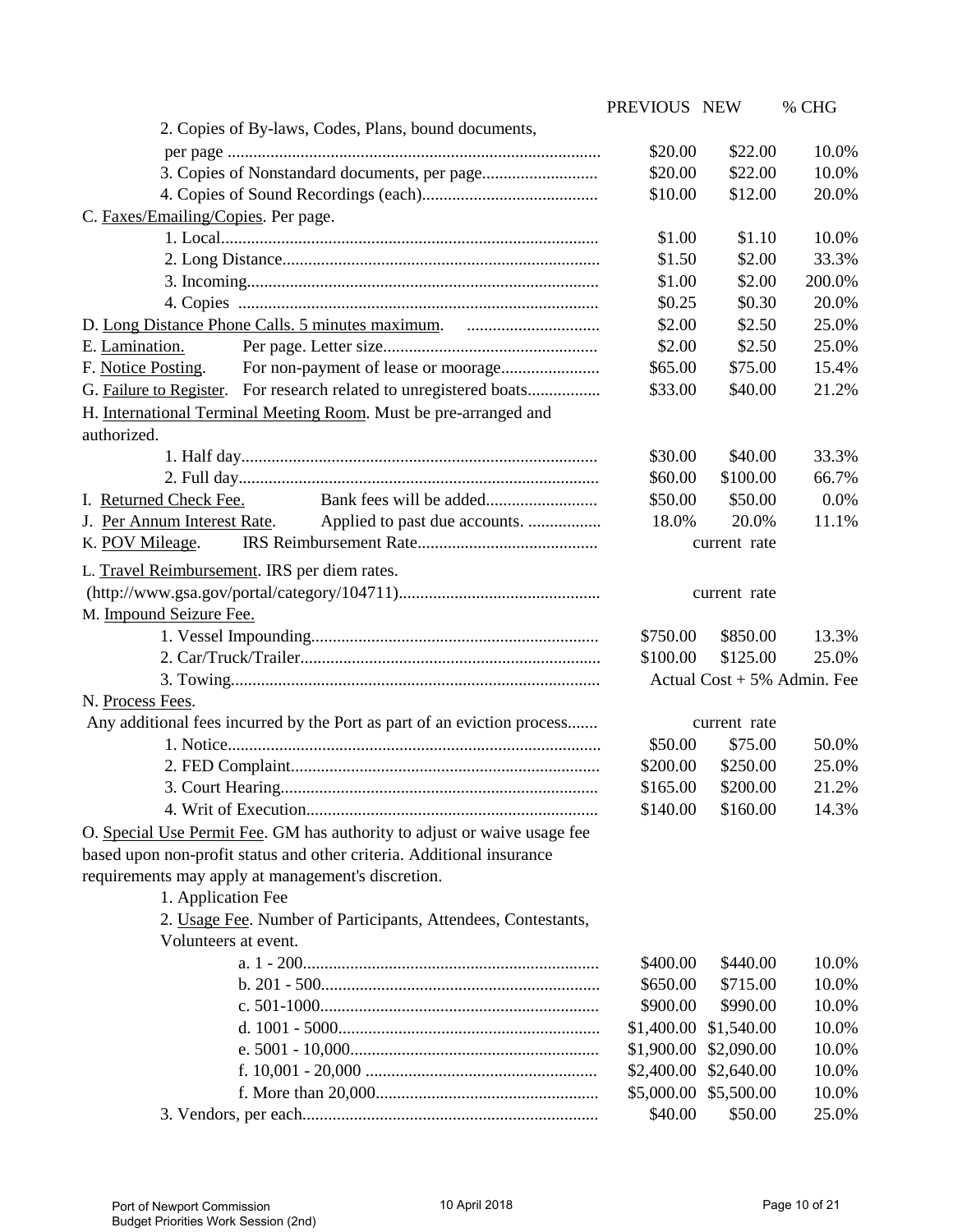|                                                                     | PREVIOUS NEW |         | $%$ CHG  |
|---------------------------------------------------------------------|--------------|---------|----------|
| 4. Insurance Certificate Limits.                                    |              |         |          |
|                                                                     | \$2MM        | \$2MM   | $0.0\%$  |
|                                                                     | \$2MM        | \$2MM   | $0.0\%$  |
| (TCB) costs reviewed and passed along to applicant.<br>P. Security. |              |         |          |
|                                                                     |              | varies  |          |
| Q. Background Check                                                 | \$25.00      | \$40.00 | $60.0\%$ |
| R. Credit Check.                                                    | \$35.00      | \$40.00 | 14.3%    |
| S. Notary Fees (OAR 160-100-0410).                                  |              |         |          |
| Affidavit/Jurat, Oath/Affirmation, Witness/Attest, per document     | \$10.00      | \$10.00 | $0.0\%$  |
| T. Package Handling Fee. Per item.                                  |              |         |          |
|                                                                     |              | free    |          |
|                                                                     |              | \$5.00  |          |

**SECTION 8. INSURANCE CERTIFICATE MINIMUM LIMITS.** Effective July 1, 2018. Limits are subject to review and risk assessment by management and/or the Port's insurance agent of record. A certificate naming the Port of Newport as an additional insured is also required.

| A. Leases/Tenants.                                                               |        |
|----------------------------------------------------------------------------------|--------|
|                                                                                  | \$2MM  |
|                                                                                  | \$300K |
|                                                                                  | \$5K   |
|                                                                                  | \$2MM  |
|                                                                                  | \$2MM  |
|                                                                                  | \$2MM  |
| B. Commercial Vessels. Port of Newport to be named as an additional insured on   |        |
| Liability Coverage.                                                              |        |
| 1. Protection & Indemnity, must not exclude Wreck Removal                        | \$250K |
|                                                                                  | \$300K |
|                                                                                  | \$600K |
| C. Recreational Vessels. Port of Newport to be named as an additional insured on |        |
| Liability Coverage.                                                              |        |
| 1. Protection & Indemnity, must not exclude Wreck Removal                        |        |
|                                                                                  |        |
| 3. - or- Watercraft Liability, must include both wreck removal and               |        |
| pollution liability coverage. Umbrella clauses must identify boats               |        |
|                                                                                  | \$500K |
| D. Charter/Guide Vessels.                                                        |        |
|                                                                                  | \$2MM  |
| E. International Terminal Vessels (Tariff No. 1(§17))                            |        |
|                                                                                  | \$1MM  |
| 2. Commercial and/or Comprehensive Marine General Liability                      | \$5MM  |
| F. NOAA Visiting Vessels.                                                        |        |
| 1. Commercial and/or Comprehensive Marine General Liability                      | \$5MM  |
| G. Vendors. (reserved)                                                           |        |

# **SECTION 9. RETAIL SALES, GIFT CERTIFICATES, PROMOTIONS, SPONSORSHIPS, AND SUNDRIES.**

Commission delegates to the General Manager the ability to set prices.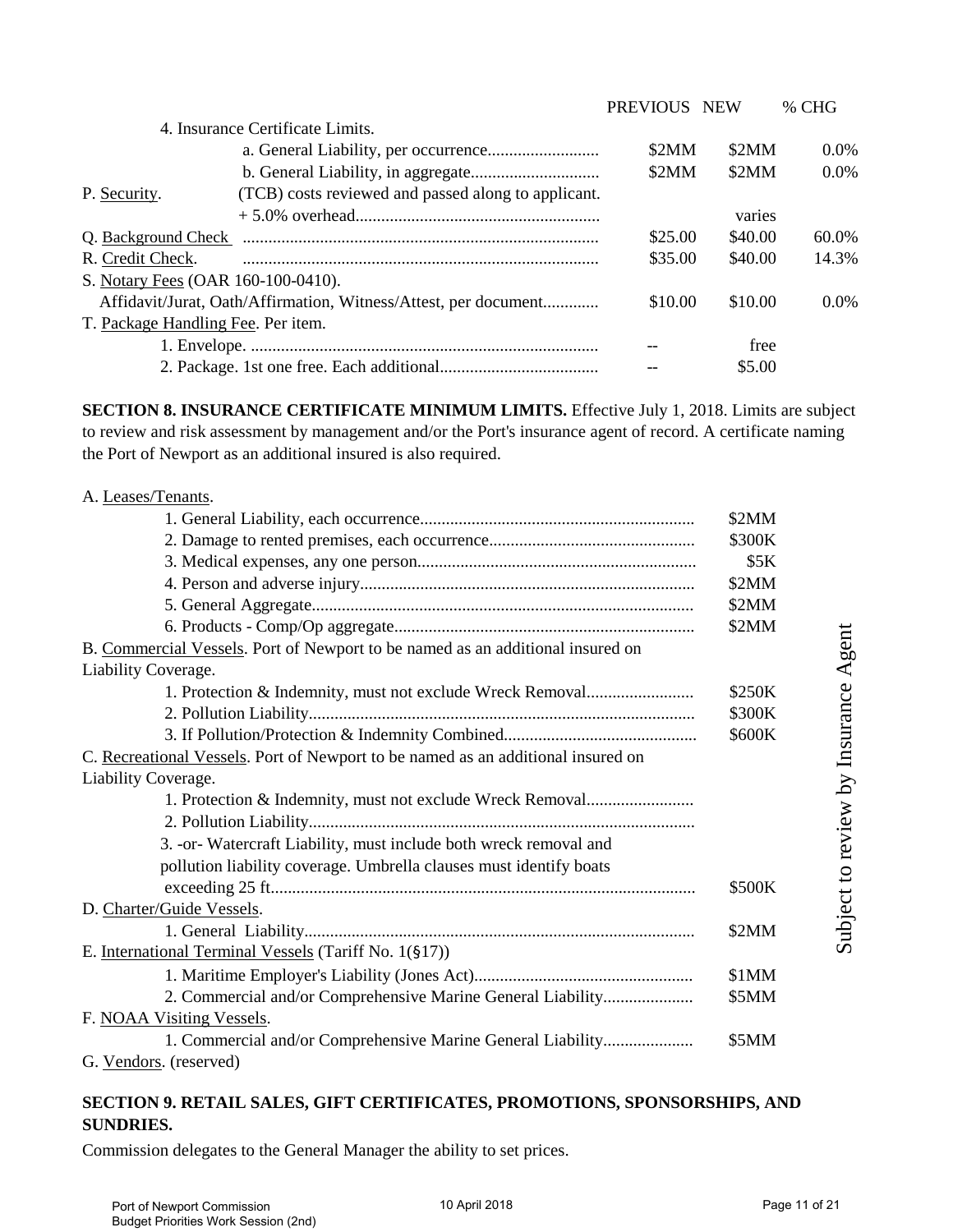### **SECTION 10. DELEGATION OF RESPONSIBILITY.**

The Commission delegates to the General Manager the ability to adjust these rates on a temporary basis to better manage services at the Port. Any adjustments to these rates will be reported to the Commission at its next Regular Meeting.

### **SECTION 11. ANNUAL REVIEW.**

The Commission, through assistance by Port staff, shall at least annually review and adopt a new Rate, Fees and Charges Resolution prior to the subsequent budget's adoption.

**SECTION 12. REPEALER.** All previous rates and/or rate resolutions are hereby repealed.

**APPROVED AND ADOPTED** by the Board of Commissioners this 29th day of May, 2018.

Patricia Patrick-Joling, President Stuart Lamerdin, Secretary/Treasurer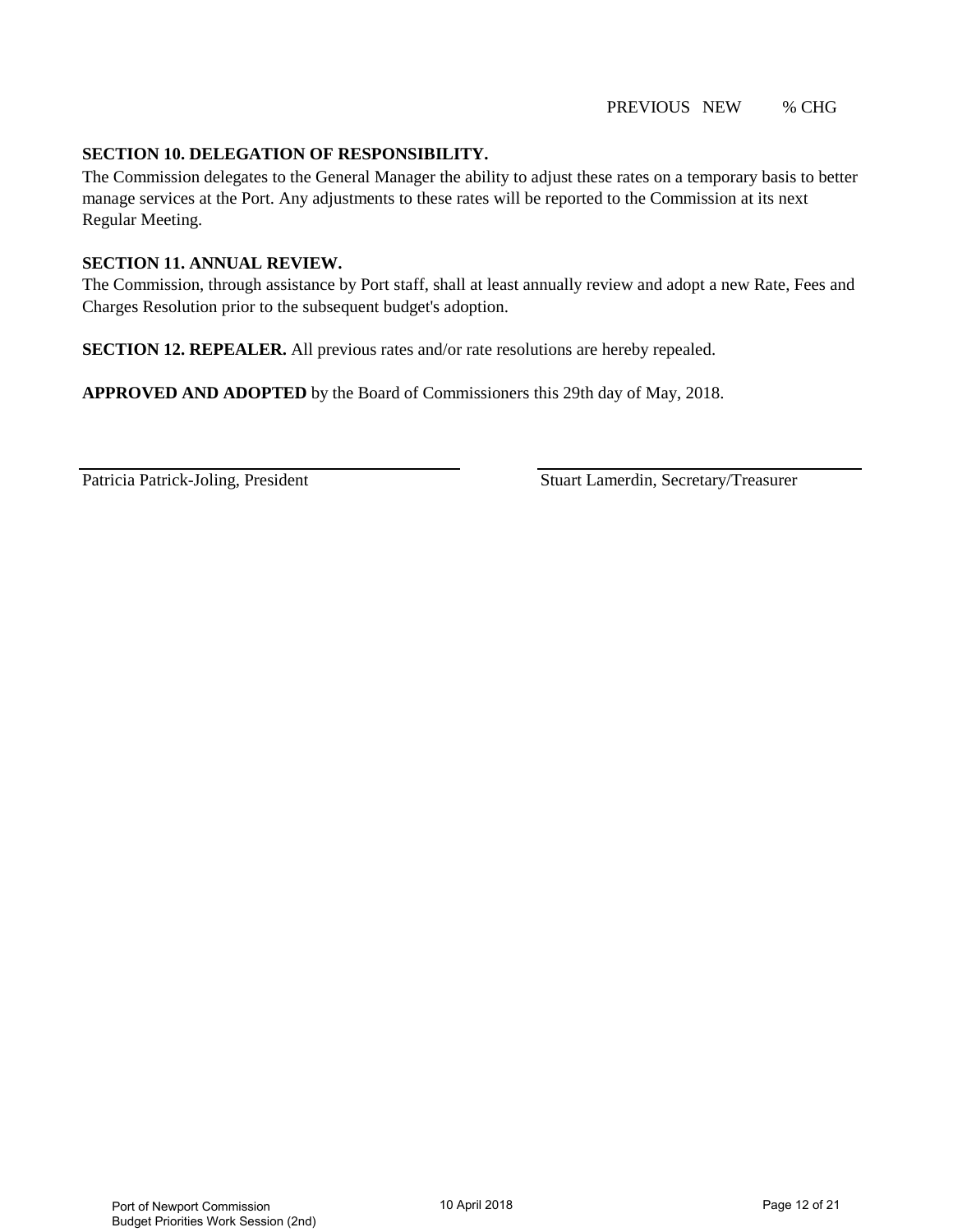Port of Newport

#### **Recommended Personnel ServicesFiscal Year 2018-19**

|                                                 |                                |               |                      |                           | <b>General Operating Fund</b> |              |                                    |                 |                   | <b>NOAA Fund</b> |               |            | Combined |
|-------------------------------------------------|--------------------------------|---------------|----------------------|---------------------------|-------------------------------|--------------|------------------------------------|-----------------|-------------------|------------------|---------------|------------|----------|
|                                                 | <b>Commercial Recreational</b> |               |                      | International Maintenance |                               | 2018-19      | 2017-18                            | <b>GOF</b>      | 2018-19           | 2017-18          | <b>NOAA</b>   | GOF + NOAA |          |
|                                                 | Admin                          | Marina        | Marina               | <b>RV Park</b>            | Terminal                      | Department   | Proposed                           | <b>Budget</b>   | $\frac{9}{6}$ +/- | Proposed         | <b>Budget</b> | $\% +/-$   | $\% +/-$ |
|                                                 |                                |               |                      |                           |                               |              |                                    |                 |                   |                  |               |            |          |
| <b>Salaries and Wages</b>                       | 550,568<br>S.                  | \$<br>197,805 | \$192.070            | 74,795<br>\$              | 56,371<br>S                   | 36,020<br>\$ | ,107,629                           | 931,603<br>- \$ | 18.9%             | 55,167<br>\$     | 55,994        | $-1.5%$    | 17.7%    |
| <b>Payroll Taxes and Benefits</b>               |                                |               |                      |                           |                               |              |                                    |                 |                   |                  |               |            |          |
| <b>Total Payroll Tax Expense</b>                | 48,926                         | 19,484        | 18,230               | 7,218                     | 5,098                         | 3,476        | 102,433                            | 91.685          | 11.7%             | 5,006            | 5,739         | $-12.8\%$  | 10.3%    |
| <b>Health Insurance</b>                         | 75,955                         | 43.757        | 43,757               | 17,338                    | 9,082                         | 8.256        | 198.144                            | 184,127         | $7.6\%$           | 8,256            | 7,992         | $3.3\%$    | 7.4%     |
| <b>PERS</b> - Retirement                        | 25,381                         | 13,987        | 16,670               | 3.448                     | 2,599                         | 1,661        | 63.745                             | 53,614          | 18.9%             | 2.543            | 2,581         | $-1.5%$    | 18.0%    |
| Workers' Compensation Insurance <sup>[1]</sup>  | 2,451                          | 21,860        | 21,232               | 316                       | 6,214                         | 3,984        | 56,057                             | 65,191          | $-14.0\%$         | 6,082            | 7.729         | $-21.3%$   | $-14.8%$ |
| <b>Employee Incentives</b>                      | 2,024                          | 1,166         | 1,166                | 462                       | 242                           | 220          | 5,280                              | 4,650           | 13.5%             | 220              | 350           | $-37.1%$   | 10.0%    |
| Health Reimbursement Arrangement <sup>[2]</sup> | 2,410                          | 1.389         | 1.389                | 550                       | 288                           | 262          | 6.288                              | 18.500          | $-66.0\%$         | 262              | 2.000         | $-86.9\%$  | $-68.0%$ |
| <b>Total Payroll Taxes and Benefits</b>         | 157,148                        | 101,643       | 102,443              | 29,332                    | 23,523                        | 17,858       | 431,947                            | 417,767         | $3.4\%$           | 22,370           | 26,391        | $-15.2\%$  | 2.3%     |
| <b>Total Personnel Services</b>                 |                                |               | 299,448   \$ 294,513 | 104,126<br>S              | 79,894<br>\$                  | -\$          | 53,879   \$1,539,576   \$1,349,370 |                 | $14.1\%$          | 77,537<br>\$     | 82,385<br>\$  | $-5.9\%$   | 12.9%    |

[1] Updated by PayneWest Insurance (March 2018).

[2] Revised estimate of \$262/year per employee based on actual 5-year historical expenditures.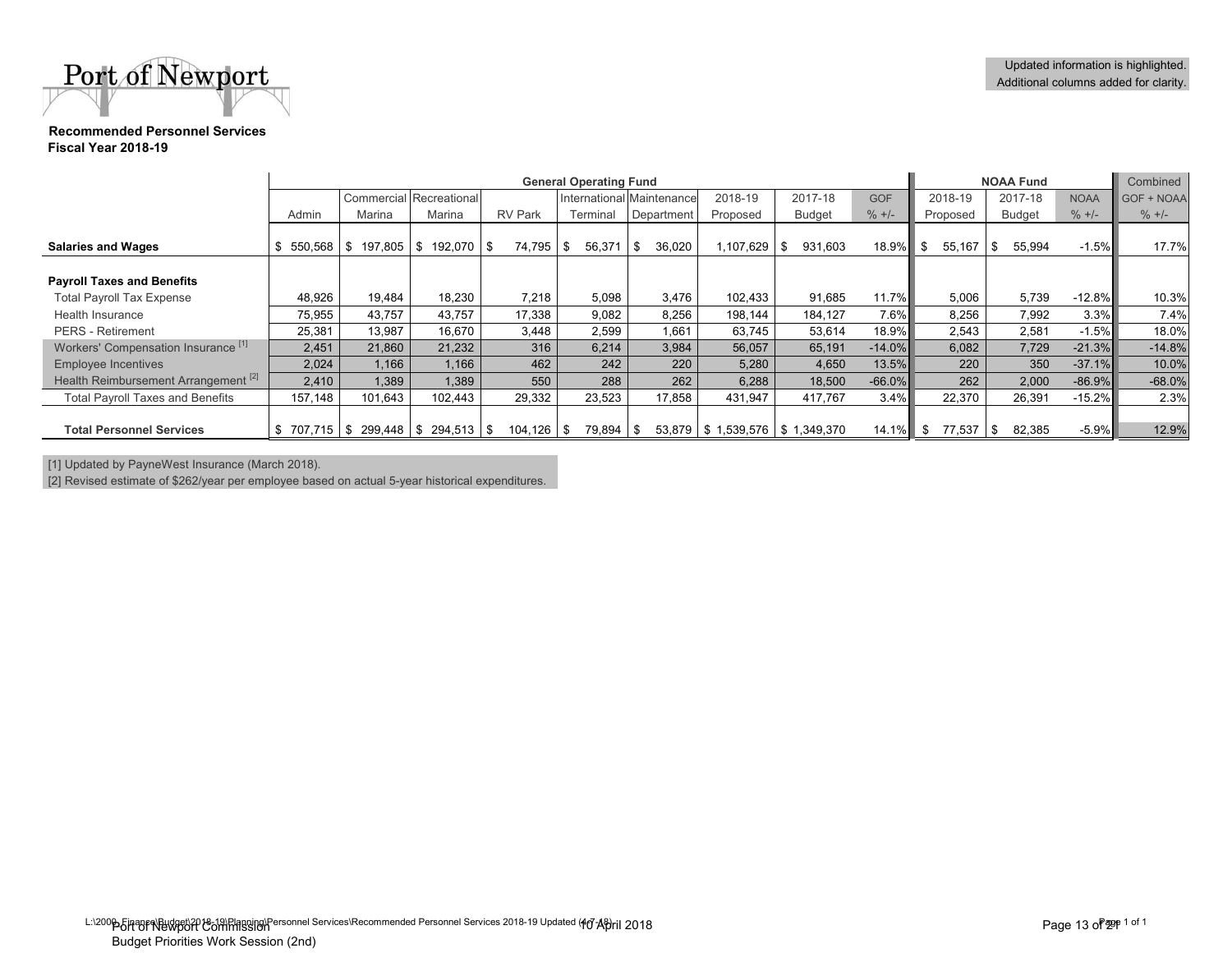# Port of Newport

### **Recommended Personnel ServicesFiscal Year 2018-19**

|                                          |         |              |                         |              | <b>General Operating Fund</b> |                           |                    |               | <b>NOAA Fund</b> |          |               |             | Combined   |
|------------------------------------------|---------|--------------|-------------------------|--------------|-------------------------------|---------------------------|--------------------|---------------|------------------|----------|---------------|-------------|------------|
|                                          |         |              | Commercial Recreational |              |                               | International Maintenance | 2018-19            | 2017-18       | <b>GOF</b>       | 2018-19  | 2017-18       | <b>NOAA</b> | GOF + NOAA |
|                                          | Admin   | Marina       | Marina                  | RV Park      | Terminal                      | Department                | Proposed           | <b>Budget</b> | $\% +/-$         | Proposed | <b>Budget</b> | $\% +/-$    | $\% +/-$   |
| <b>Salaries and Wages</b>                |         |              |                         |              |                               |                           |                    |               |                  |          |               |             |            |
| <b>Port Administration</b>               |         |              |                         |              |                               |                           |                    |               |                  |          |               |             |            |
| General Manager                          | 119,262 |              |                         |              |                               |                           |                    |               |                  |          |               |             |            |
| Administrative Supervisor                | 37,814  |              |                         |              |                               |                           |                    |               |                  |          |               |             |            |
| Director of Finance                      | 85,850  |              |                         |              |                               |                           |                    |               |                  |          |               |             |            |
| <b>Accounting Supervisor</b>             | 52,835  |              |                         |              |                               |                           |                    |               |                  |          |               |             |            |
| <b>Accounting Specialist II</b>          | 34,915  |              |                         |              |                               |                           |                    |               |                  |          |               |             |            |
| <b>Accounting Specialist II</b>          | 33,550  |              |                         |              |                               |                           |                    |               |                  |          |               |             |            |
| <b>Accounting Specialist III</b>         | 28,088  |              |                         |              |                               |                           |                    |               |                  |          |               |             |            |
| Director of Operations                   | 84,872  |              |                         |              |                               |                           |                    |               |                  |          |               |             |            |
| Director of Engineering <sup>[3]</sup>   | 63,864  |              |                         |              |                               |                           |                    |               |                  |          |               |             |            |
| Handyperson (20%) <sup>[4]</sup>         | 4,517   |              |                         |              |                               |                           |                    |               |                  |          |               |             |            |
| Overtime                                 | 5,000   |              |                         |              |                               |                           |                    |               |                  |          |               |             |            |
|                                          | 550,568 |              |                         |              |                               |                           | \$<br>$550,568$ \$ | 410,465       | 34.1%            |          |               |             |            |
| <b>Commercial Marina (North Beach)</b>   |         |              |                         |              |                               |                           |                    |               |                  |          |               |             |            |
| <b>Commercial Harbormaster</b>           |         | \$<br>54,516 |                         |              |                               |                           |                    |               |                  |          |               |             |            |
| Maintenance II                           |         | 33,004       |                         |              |                               |                           |                    |               |                  |          |               |             |            |
| Maintenance II                           |         | 33,004       |                         |              |                               |                           |                    |               |                  |          |               |             |            |
| Maintenance II                           |         | 33,004       |                         |              |                               |                           |                    |               |                  |          |               |             |            |
| Maintenance II                           |         | 33,004       |                         |              |                               |                           |                    |               |                  |          |               |             |            |
| Handyperson (30%) <sup>[4]</sup>         |         | 6,775        |                         |              |                               |                           |                    |               |                  |          |               |             |            |
| Overtime                                 |         | 4,500        |                         |              |                               |                           |                    |               |                  |          |               |             |            |
|                                          |         | 197,805      |                         |              |                               |                           | 197,805            | 160,501       | 23.2%            |          |               |             |            |
| <b>Recreational Marina (South Beach)</b> |         |              |                         |              |                               |                           |                    |               |                  |          |               |             |            |
| Recreational Harbormaster                |         |              | \$<br>54,516            |              |                               |                           |                    |               |                  |          |               |             |            |
| Maintenance II                           |         |              | 33,004                  |              |                               |                           |                    |               |                  |          |               |             |            |
| Maintenance II                           |         |              | 31,092                  |              |                               |                           |                    |               |                  |          |               |             |            |
| Maintenance II                           |         |              | 31,092                  |              |                               |                           |                    |               |                  |          |               |             |            |
| Maintenance II                           |         |              | 31,092                  |              |                               |                           |                    |               |                  |          |               |             |            |
| Handyperson (30%) <sup>[4]</sup>         |         |              | 6,775                   |              |                               |                           |                    |               |                  |          |               |             |            |
| Overtime                                 |         |              | 4,500                   |              |                               |                           |                    |               |                  |          |               |             |            |
|                                          |         |              | 192,070                 |              |                               |                           | 192,070            | 157,173       | 22.2%            |          |               |             |            |
| <b>RV Park (South Beach)</b>             |         |              |                         |              |                               |                           |                    |               |                  |          |               |             |            |
| RV Park Supervisor                       |         |              |                         | 39,747<br>\$ |                               |                           |                    |               |                  |          |               |             |            |
| <b>Accounting Specialist II</b>          |         |              |                         | 29,789       |                               |                           |                    |               |                  |          |               |             |            |
| Handyperson (10%) <sup>[4]</sup>         |         |              |                         | 2,258        |                               |                           |                    |               |                  |          |               |             |            |
| Overtime                                 |         |              |                         | 3,000        |                               |                           |                    |               |                  |          |               |             |            |
|                                          |         |              |                         | 74,795       |                               |                           | 74,795             | 77,370        | $-3.3%$          |          |               |             |            |

L:\2000\_5|ABPA\BUQGBAL&JA\Plagging\Personnel Services\Recommended Personnel Services 2018-19 Updated (40 APril 2018 Budget Priorities Work Session (2nd)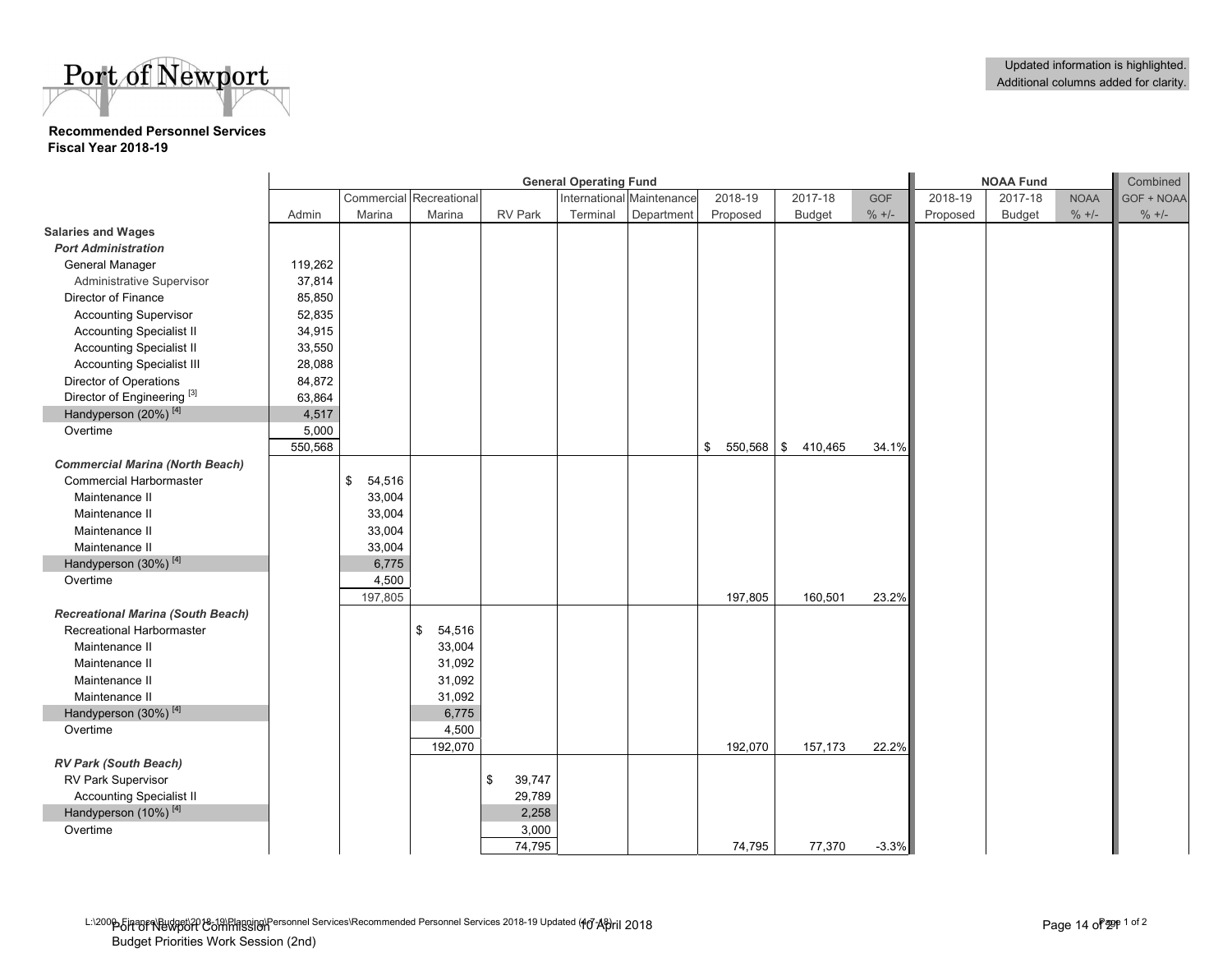### **Recommended Personnel Services Fiscal Year 2018-19**

|                                                 |         |         |                                      |                | <b>General Operating Fund</b> |                           |                                    |               |             | <b>NOAA Fund</b> | Combined      |             |            |
|-------------------------------------------------|---------|---------|--------------------------------------|----------------|-------------------------------|---------------------------|------------------------------------|---------------|-------------|------------------|---------------|-------------|------------|
|                                                 |         |         | Commercial Recreational              |                |                               | International Maintenance | 2018-19                            | 2017-18       | <b>GOF</b>  | 2018-19          | 2017-18       | <b>NOAA</b> | GOF + NOAA |
|                                                 | Admin   | Marina  | Marina                               | <b>RV Park</b> | Terminal                      | Department                | Proposed                           | <b>Budget</b> | $\% +/-$    | Proposed         | <b>Budget</b> | $% +/-$     | $\% +/-$   |
| Salaries and Wages (continued)                  |         |         |                                      |                |                               |                           |                                    |               |             |                  |               |             |            |
|                                                 |         |         |                                      |                |                               |                           |                                    |               |             |                  |               |             |            |
| <b>International Terminal</b>                   |         |         |                                      |                |                               |                           |                                    |               |             |                  |               |             |            |
| <b>Terminal Supervisor</b>                      |         |         |                                      |                | 51,112<br>\$                  |                           |                                    |               |             |                  |               |             |            |
| Handyperson (10%) <sup>[4]</sup>                |         |         |                                      |                | 2,258                         |                           |                                    |               |             |                  |               |             |            |
| Overtime                                        |         |         |                                      |                | 3,000                         |                           |                                    |               |             |                  |               |             |            |
|                                                 |         |         |                                      |                | 56,371                        |                           | 56,371                             | 52,358        | 7.7%        |                  |               |             |            |
| <b>Maintenance Department</b>                   |         |         |                                      |                |                               |                           |                                    |               |             |                  |               |             |            |
| Maintenance Supervisor                          |         |         |                                      |                |                               | 35,020                    |                                    |               |             |                  |               |             |            |
| Maintenance II                                  |         |         |                                      |                |                               |                           |                                    |               |             |                  |               |             |            |
| Maintenance II                                  |         |         |                                      |                |                               |                           |                                    |               |             |                  |               |             |            |
| Overtime                                        |         |         |                                      |                |                               | 1,000                     |                                    |               |             |                  |               |             |            |
|                                                 |         |         |                                      |                |                               | 36,020                    | 36,020                             | 73,736        | $-51.1%$    |                  |               |             |            |
| <b>NOAA</b>                                     |         |         |                                      |                |                               |                           |                                    |               |             |                  |               |             |            |
| MOC-P Manager                                   |         |         |                                      |                |                               |                           |                                    |               |             | \$<br>55,167     | 55,994<br>\$  | $-1.5%$     |            |
| <b>Total Salaries and Wages</b>                 |         |         | $$550,568$ $$197,805$ $$192,070$ $$$ | 74,795         | 56,371<br>\$                  | 36,020<br><b>\$</b>       | $1,107,629$ \$                     | 931,603       | 18.9%       | \$<br>55,167     | \$<br>55,994  | $-1.5%$     | 17.7%      |
|                                                 |         |         |                                      |                |                               |                           |                                    |               |             |                  |               |             |            |
| <b>Payroll Taxes and Benefits</b>               |         |         |                                      |                |                               |                           |                                    |               |             |                  |               |             |            |
| <b>Total Payroll Tax Expense</b>                | 48.926  | 19,484  | 18,230                               | 7,218          | 5,098                         | 3,476                     | 102,433                            | 91.685        | 11.7%       | 5,006            | 5.739         | $-12.8%$    | 10.3%      |
| <b>Health Insurance</b>                         | 75,955  | 43,757  | 43,757                               | 17,338         | 9,082                         | 8,256                     | 198,144                            | 184,127       | 7.6%        | 8,256            | 7,992         | 3.3%        | 7.4%       |
| <b>PERS</b> - Retirement                        | 25,381  | 13,987  | 16,670                               | 3,448          | 2,599                         | 1.661                     | 63,745                             | 53,614        | 18.9%       | 2,543            | 2.581         | $-1.5%$     | 18.0%      |
| Workers' Compensation Insurance <sup>[5]</sup>  | 2,451   | 21,860  | 21,232                               | 316            | 6,214                         | 3,984                     | 56,057                             | 65,191        | $-14.0%$    | 6,082            | 7,729         | $-21.3%$    | $-14.8%$   |
| <b>Employee Incentives</b>                      | 2,024   | 1,166   | 1,166                                | 462            | 242                           | 220                       | 5,280                              | 4,650         | 13.5%       | 220              | 350           | $-37.1%$    | 10.0%      |
| Health Reimbursement Arrangement <sup>[6]</sup> | 2,410   | 1,389   | 1,389                                | 550            | 288                           | 262                       | 6,288                              | 18,500        | $-66.0%$    | 262              | 2,000         | $-86.9%$    | $-68.0%$   |
| <b>Total Payroll Taxes and Benefits</b>         | 157,148 | 101,643 | 102,443                              | 29,332         | 23,523                        | 17,858                    | 431,947                            | 417,767       | 3.4%        | 22,370           | 26,391        | $-15.2%$    | 2.3%       |
|                                                 |         |         |                                      |                |                               |                           |                                    |               |             |                  |               |             |            |
| <b>Total Personnel Services</b>                 |         |         | $$707,715$ $$299,448$ $$294,513$ $$$ | $104, 126$ \$  | 79,894 \$                     |                           | 53,879   \$1,539,576   \$1,349,370 |               | $14.1\%$ \$ | 77,537           | 82,385<br>\$  | $-5.9%$     | 12.9%      |

[3] Estimated October 2018 start date.

[4] Handyperson's time will be split between four departments as indicated.

[5] Updated by PayneWest Insurance (March 2018).

[6] Revised estimate of \$262/year per employee based on actual 5-year historical expenditures.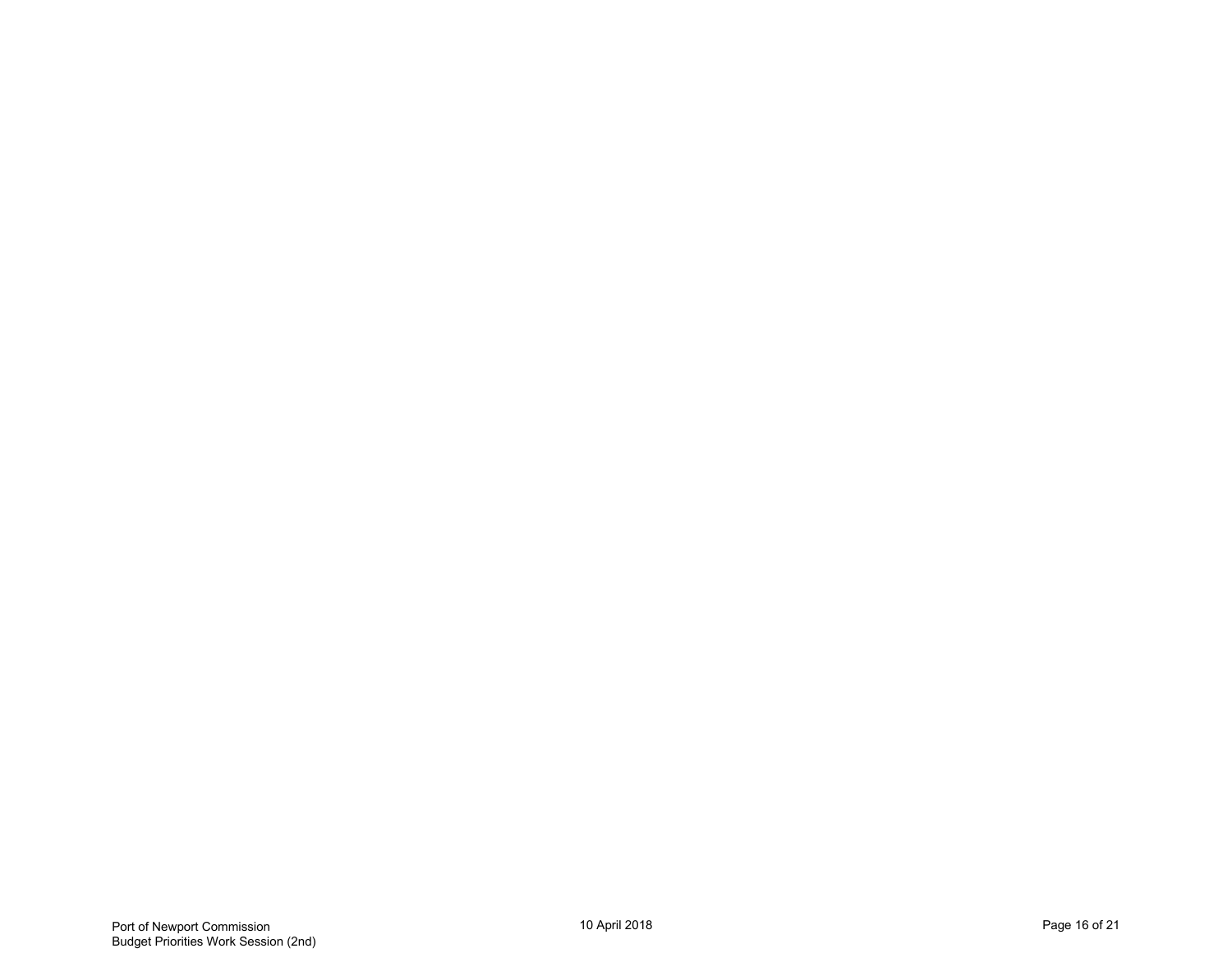

### **REMAINING CAPITAL IMPROVEMENTS4th Fiscal Quarter 2017-2018 (April - June)**

### Updated information is highlighted.

### **PON Staff Recommendations**

| Item# | <b>Priority</b> | <b>Sub-priority</b> | <b>Fund</b> | <b>Project</b>                                                   | Dept.      | <b>Cost Estimate</b> | <b>Ref. Document</b> |
|-------|-----------------|---------------------|-------------|------------------------------------------------------------------|------------|----------------------|----------------------|
|       | S               |                     | <b>FMRF</b> | Replace fuel dock solenoid valve                                 | <b>SB</b>  | \$15,000             |                      |
|       | c               |                     | <b>GOF</b>  | Hoist dock electrical replacement and 110v additions/moves       | <b>CM</b>  | 25,000               |                      |
|       | c               |                     | <b>GOF</b>  | Fire and security automatic detection system                     | <b>NIT</b> | 11,000               |                      |
| 4     | c               |                     | GOF         | Automatic gate arm with photocell (west entrance)                | NIT        | 2,500                |                      |
|       | c               |                     | <b>GOF</b>  | Convertible half-size picnic tables/benches for RV Park (95 pc.) | <b>SB</b>  | 16,333               |                      |
|       | S               |                     | <b>GOF</b>  | Fenced, auto access long-term public parking (30 vehicles)       | <b>CM</b>  | 8,000                |                      |
|       |                 |                     | <b>FMRF</b> | Secure moorage facility (Oregon State Police)                    | <b>SB</b>  | 20,000               |                      |
|       |                 |                     |             |                                                                  | Total:     | \$97,833             |                      |

Priority

S - Short term (next budget year)

N - Near term (years 2 to 5)

M - Mid term (years 6 to 10)

L - Long term (years 11 to 20)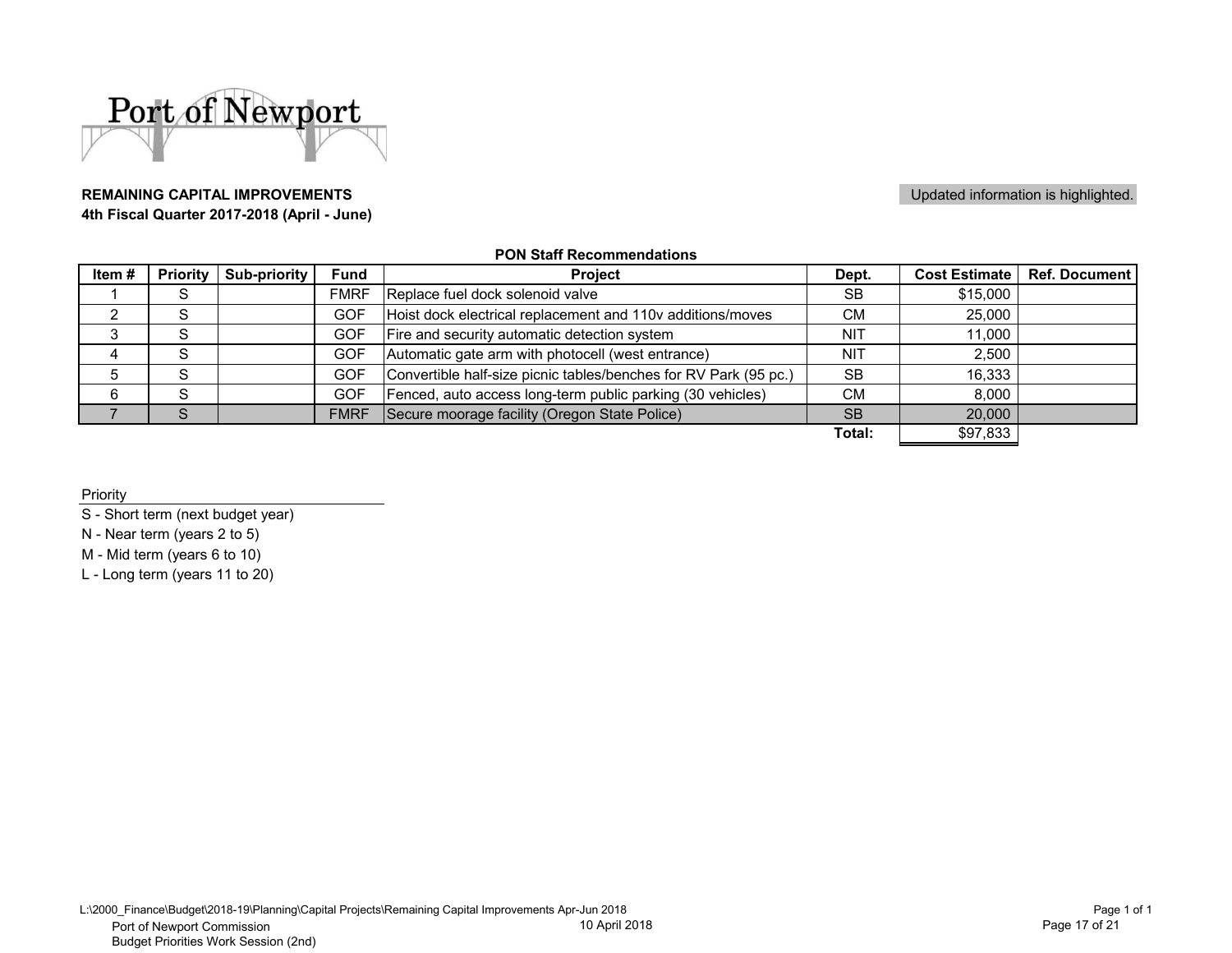

### **RECOMMENDED CAPITAL IMPROVEMENTSFiscal Year 2018-19**

Updated information is highlighted.

| Priority | Sub-priority   | <b>Fund</b> | Project                                                                        | Dept.                                                                                                                                                                                                                                                                                                                                                                                                                                        | <b>Cost Estimate</b> | <b>Ref. Document</b> |
|----------|----------------|-------------|--------------------------------------------------------------------------------|----------------------------------------------------------------------------------------------------------------------------------------------------------------------------------------------------------------------------------------------------------------------------------------------------------------------------------------------------------------------------------------------------------------------------------------------|----------------------|----------------------|
| S        |                | <b>FMRF</b> |                                                                                | <b>CM</b>                                                                                                                                                                                                                                                                                                                                                                                                                                    | \$<br>86,625         | <b>OBEC</b>          |
| S        | $\overline{2}$ | <b>NOAA</b> | [Materials and Services]                                                       | <b>NOAA</b>                                                                                                                                                                                                                                                                                                                                                                                                                                  | 270,000              |                      |
| S        | 3              | <b>NOAA</b> |                                                                                | <b>NOAA</b>                                                                                                                                                                                                                                                                                                                                                                                                                                  | 6,000                |                      |
| S        | 4              | <b>FMRF</b> | Electric load centers - South Beach Marina                                     | <b>SB</b>                                                                                                                                                                                                                                                                                                                                                                                                                                    | 108,933              |                      |
| S        | 5              | <b>GOF</b>  |                                                                                | <b>SB</b>                                                                                                                                                                                                                                                                                                                                                                                                                                    | 32,680               |                      |
| S        | 6              | <b>GOF</b>  | Fire and security automatic detection/notification system (both PON buildings) | <b>NIT</b>                                                                                                                                                                                                                                                                                                                                                                                                                                   | 11,000               |                      |
| S        | 7              | <b>FMRF</b> |                                                                                | <b>CM</b>                                                                                                                                                                                                                                                                                                                                                                                                                                    | 180,000              |                      |
| S        | 8              | <b>CF</b>   | Evaluate Rogue Brewery seawall                                                 | <b>SB</b>                                                                                                                                                                                                                                                                                                                                                                                                                                    | 10,000               |                      |
| S        | 9              | <b>GOF</b>  |                                                                                | <b>CM</b>                                                                                                                                                                                                                                                                                                                                                                                                                                    | 135,000              |                      |
| S        | 10             | <b>FMRF</b> |                                                                                | <b>CM</b>                                                                                                                                                                                                                                                                                                                                                                                                                                    | 25,000               |                      |
| S        | 11             | <b>NOAA</b> | [Materials and Services]                                                       | <b>NOAA</b>                                                                                                                                                                                                                                                                                                                                                                                                                                  | 80,000               |                      |
| S        | 12             | <b>GOF</b>  | Used oil/bilge above-ground waste containment tank & pad                       | <b>NIT</b>                                                                                                                                                                                                                                                                                                                                                                                                                                   | 70,000               |                      |
| S        | 13             | <b>CF</b>   | Crowned base and gravel for 1,200 ft. of heavy haul NIT road (east end)        | <b>NIT</b>                                                                                                                                                                                                                                                                                                                                                                                                                                   | 30,000               |                      |
| S        | 14             | <b>CF</b>   | Pave 1,200 ft. of graveled NIT road (east end)                                 | <b>NIT</b>                                                                                                                                                                                                                                                                                                                                                                                                                                   | 170,000              |                      |
| S        | 15             | <b>FMRF</b> |                                                                                | <b>SB</b>                                                                                                                                                                                                                                                                                                                                                                                                                                    | 50,000               |                      |
|          |                |             |                                                                                |                                                                                                                                                                                                                                                                                                                                                                                                                                              |                      |                      |
|          |                |             |                                                                                |                                                                                                                                                                                                                                                                                                                                                                                                                                              |                      |                      |
|          |                |             |                                                                                |                                                                                                                                                                                                                                                                                                                                                                                                                                              |                      |                      |
|          |                |             |                                                                                |                                                                                                                                                                                                                                                                                                                                                                                                                                              |                      |                      |
|          |                |             |                                                                                |                                                                                                                                                                                                                                                                                                                                                                                                                                              |                      |                      |
|          |                |             |                                                                                | PD5 pier engineering - Phase III *<br>Maintenance dredging (contract requirement)<br>Steel pile caps (contract requirement)<br>Replace waste water pump station<br>Port Dock 7 100' pilings and 2 end pilings/Replace PD5 & PD7 pilings (6 total)**<br>Replace Hoist #3 (manned crane desired to add 10' reach)<br>Replace rub boards and through rods on PD5X<br>Replace chains on Camel System<br>Landing float repair on bottom of A dock |                      |                      |

### **PON Staff Recommendations**

\*Includes permitting costs ( \$115,000 expended in FY 2016-2017).

\*\*Previous version items 5 & 16 combined.

Previous version items 17 (Oregon State Police Dock) moved to 2016-2017 sheet.

**Priorities** 

S - Short term (next budget year)

N - Near term (years 2 to 5)

M - Mid term (years 6 to 10)

L - Long term (years 11 to 20)

L:\2000\_Finance\Budget\2018-19\Planning\Capital Projects\Capital Improvements Master List 2018-19 (4-7-18)

. Total:  $\frac{\$}{\$}$  1,265,238  $\frac{\$}{\$}$  1,265,238  $\frac{\$}{\$}$  1,265,238  $\frac{\$}{\$}$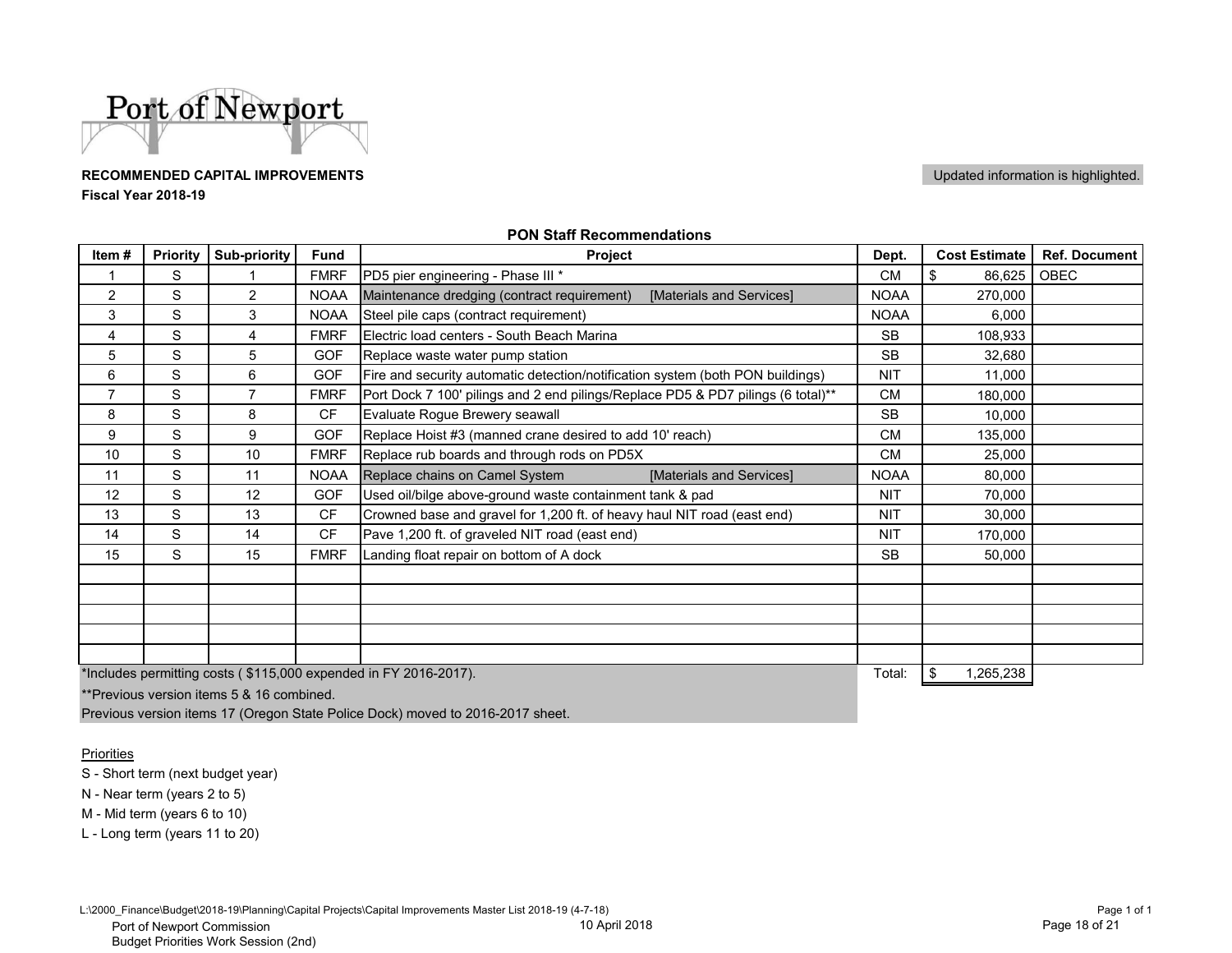| <b>Port of Newport</b>                                                         |             |                      |                  |                       |
|--------------------------------------------------------------------------------|-------------|----------------------|------------------|-----------------------|
| Proposed Capital Projects Budget (by Fund)                                     |             |                      |                  |                       |
| FY 2018-19                                                                     |             |                      |                  |                       |
|                                                                                |             |                      |                  |                       |
|                                                                                |             |                      | <b>Resources</b> | <b>Projected Cash</b> |
|                                                                                | Dept.       | <b>Budget</b>        | (Grant/Loan)     | <b>Requirement</b>    |
| <b>General Operating Fund (GOF)</b>                                            |             |                      | (No grants yet)  |                       |
| Capital Outlay                                                                 |             |                      |                  |                       |
| Replace waste water pump station                                               | <b>SB</b>   | 32,680<br>\$         | \$               | \$<br>32,680          |
| Replace Hoist #3 (manned crane desired to add 10' reach)                       | <b>CM</b>   | 135,000              |                  | 135,000               |
| Used oil/bilge above-ground covered waste containment tank & pad               | <b>NIT</b>  | 70,000               | $\overline{a}$   | 70,000                |
| Fire and security automatic detection/notification system (both PON buildings) | <b>NIT</b>  | 11,000               |                  | 11,000                |
| Subtotal                                                                       |             | 248,680              |                  | 248,680               |
|                                                                                |             |                      |                  |                       |
| <b>Facilities Maintenance Reserve Fund (FMRF)</b>                              |             |                      |                  |                       |
| Capital Outlay                                                                 |             |                      |                  |                       |
| PD5 pier engineering - Phase III                                               | <b>CM</b>   | 86,625               |                  | 86,625                |
| Landing float repair on bottom of A dock                                       | <b>SB</b>   | 50,000               |                  | 50,000                |
| Electric load centers - South Beach Marina                                     | <b>SB</b>   | 108,933              |                  | 108,933               |
| Replace rub boards and through rods on PD5X                                    | <b>CM</b>   | 25,000               |                  | 25,000                |
| Port Dock 7 100' pilings and 2 end pilings/Replace PD5 & PD7 pilings (6 total) | <b>CM</b>   | 180,000              |                  | 180,000               |
| Subtotal                                                                       |             | 450,558              |                  | 450,558               |
| <b>Construction Fund (CF)</b>                                                  |             |                      |                  |                       |
| Capital Outlay                                                                 |             |                      |                  |                       |
| Crowned base and gravel for 1,200 ft. of heavy haul NIT road (east end)        | <b>NIT</b>  | 30,000               |                  | 30,000                |
| Pave 1,200 ft. of graveled NIT road (east end)                                 | <b>NIT</b>  | 170,000              |                  | 170,000               |
| Evaluate Rogue Brewery seawall                                                 | <b>SB</b>   | 10,000               |                  | 10,000                |
| Subtotal                                                                       |             | 210,000              |                  | 210,000               |
|                                                                                |             |                      |                  |                       |
| <b>NOAA Fund (NOAA)</b>                                                        |             |                      |                  |                       |
| <b>Materials &amp; Services</b>                                                |             |                      |                  |                       |
| Maintenance dredging (contract requirement)                                    | <b>NOAA</b> | 270,000              |                  | 270,000               |
| Replace chains on Camel System                                                 | <b>NOAA</b> | 80,000               |                  | 80,000                |
| Subtotal                                                                       |             | 350,000              |                  | 350,000               |
|                                                                                |             |                      |                  |                       |
| Capital Outlay                                                                 |             |                      |                  |                       |
| Steel pile caps (contract requirement)                                         | <b>NOAA</b> | 6,000                |                  | 6,000                 |
| Total                                                                          |             | $1,265,238$ \$<br>\$ |                  | \$<br>1,265,238       |
|                                                                                |             |                      |                  |                       |
| Updated information is highlighted.                                            |             |                      |                  |                       |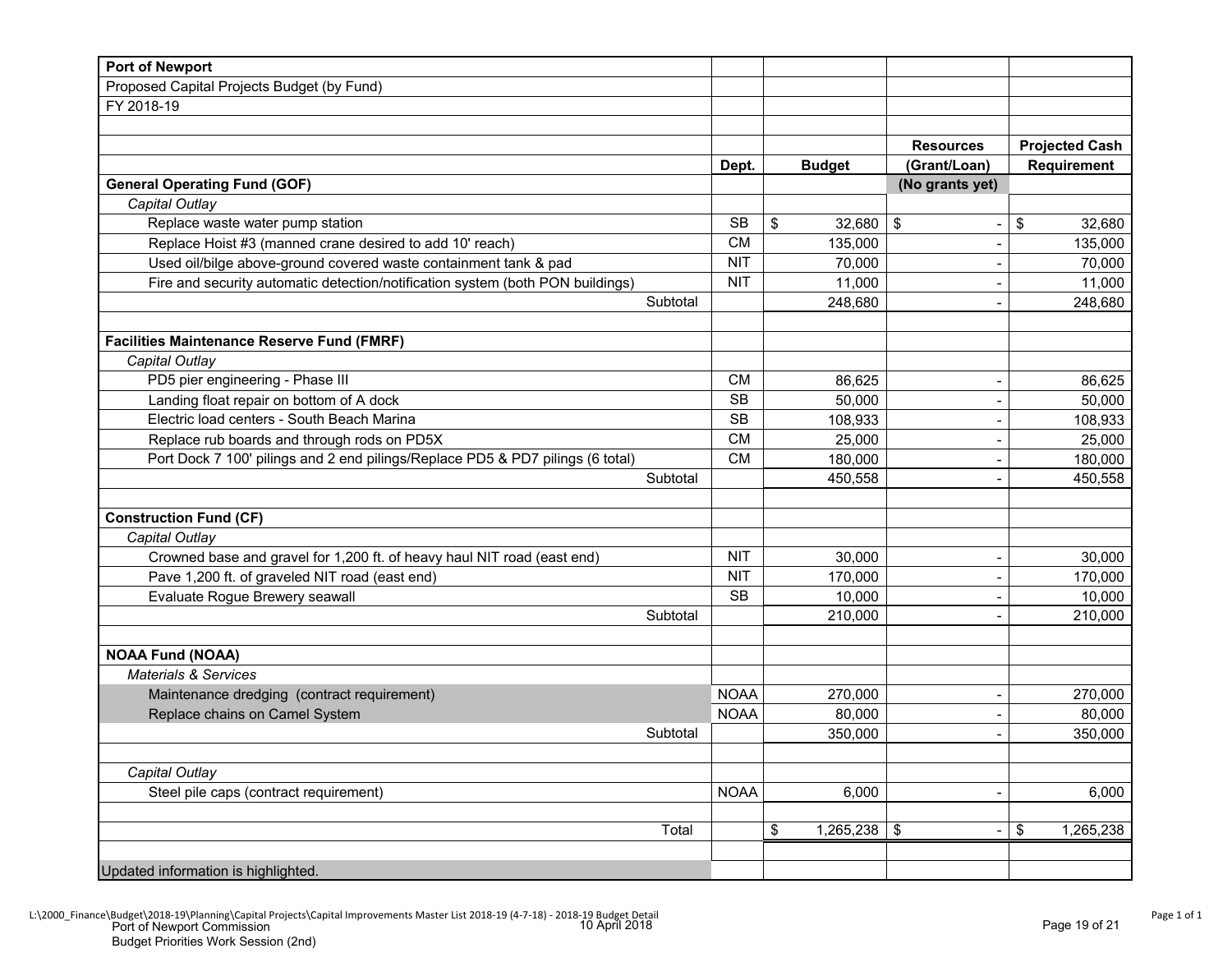# Identified Capital Improvements ListFrom Department Heads

| <b>INTERNATIONAL TERMINAL</b> |        |                                  |                                                      |                      |                                |  |  |  |  |  |  |
|-------------------------------|--------|----------------------------------|------------------------------------------------------|----------------------|--------------------------------|--|--|--|--|--|--|
| Item#                         |        | <b>Priority   Sub-priority  </b> | <b>Project</b>                                       | <b>Cost Estimate</b> | <b>Ref. Document</b>           |  |  |  |  |  |  |
|                               | c<br>っ |                                  | Grading of Port's 9-acre lot                         |                      | 55,000 2015 quote of \$51,596. |  |  |  |  |  |  |
|                               | c      |                                  | Purchase and install 2nd hoist for use on West berth |                      | 130,000 2013 quote             |  |  |  |  |  |  |
|                               |        |                                  | Replace H250 with "newer" used model                 | 65,000               |                                |  |  |  |  |  |  |
|                               |        |                                  | International Terminal fire water line loop          |                      | 138,732 2013 CFP               |  |  |  |  |  |  |
|                               |        |                                  | Asphalt parking lot area west of shop                |                      | 110,000 2014 quote             |  |  |  |  |  |  |
| ĥ                             |        |                                  | Re-asphalt northwest end of lot                      |                      | 84,000 2016 quote              |  |  |  |  |  |  |
|                               |        |                                  | <b>SUBTOTAL</b>                                      | 582,732              |                                |  |  |  |  |  |  |

|          | <b>COMMERCIAL MARINA</b> |                             |                                                                     |                       |                      |  |  |  |  |  |  |
|----------|--------------------------|-----------------------------|---------------------------------------------------------------------|-----------------------|----------------------|--|--|--|--|--|--|
| Item $#$ | <b>Priority</b>          | <b>Sub-priority Project</b> |                                                                     | <b>Cost Estimate*</b> | <b>Ref. Document</b> |  |  |  |  |  |  |
|          | S                        |                             | replace rods/Rub boards/Dock 5X                                     | 25,000                |                      |  |  |  |  |  |  |
| 8        | N                        |                             | replace Rods/ 1-Whaler/Rub boards/new bumpers/ triangles/PD-5C      | 270,000               |                      |  |  |  |  |  |  |
| 9        | N                        |                             | Replace rods/UHMW rub boards/Dock 3                                 | 110,000               |                      |  |  |  |  |  |  |
| 10       | N                        |                             | replace rods/bumpers/rub boards/6 whalers Dock 5B                   | 350,000               |                      |  |  |  |  |  |  |
| 11       | N                        |                             | replace finger rods/triangle tops/ wooden rub boards Dock 7 fingers | 30,443                |                      |  |  |  |  |  |  |
| 12       | N                        |                             | Replace floats on PD-7 E/F Docks                                    | 1,031,921             | FY 2016-2017 REQ     |  |  |  |  |  |  |
| 13       | N                        |                             | Marina Dredging                                                     | 2,230,323             | 2013 CFP             |  |  |  |  |  |  |
| 14       | N                        |                             | Replace pilings on Swedes dock/ move dock 50' to the West           | 195,356               |                      |  |  |  |  |  |  |
| 15       | N                        |                             | Hoist Dock Expansion (east or west)                                 | 1,547,882             | FY 2016-2017 REQ     |  |  |  |  |  |  |
| 16       | M                        |                             | Port Dock 5 Pier Improvements/ Alt 1+3                              | 3,241,281             |                      |  |  |  |  |  |  |
| 17       | М                        |                             | Hoist Dock (Center Section)                                         | 694,447               | FY 2016-2017 REQ     |  |  |  |  |  |  |
| 18       | M                        |                             | Utility truck for Commercial Marina                                 | 20,000                | FY 2016-2017 REQ     |  |  |  |  |  |  |
| 19       |                          |                             | Port Dock 1 Replacement                                             | 816,997               | 2013 CFP             |  |  |  |  |  |  |
| 20       |                          |                             | Replace Used Oil Tanks & Purchase Oil/Water Separator               | 100,000               |                      |  |  |  |  |  |  |
|          |                          |                             | <b>SUBTOTAL</b>                                                     | 10,663,650            |                      |  |  |  |  |  |  |

\*Labor not included

**Priorities** 

S - Short term (next budget year)

N - Near term (years 2 to 5)

M - Mid term (years 6 to 10)

L - Long term (years 11 to 20)